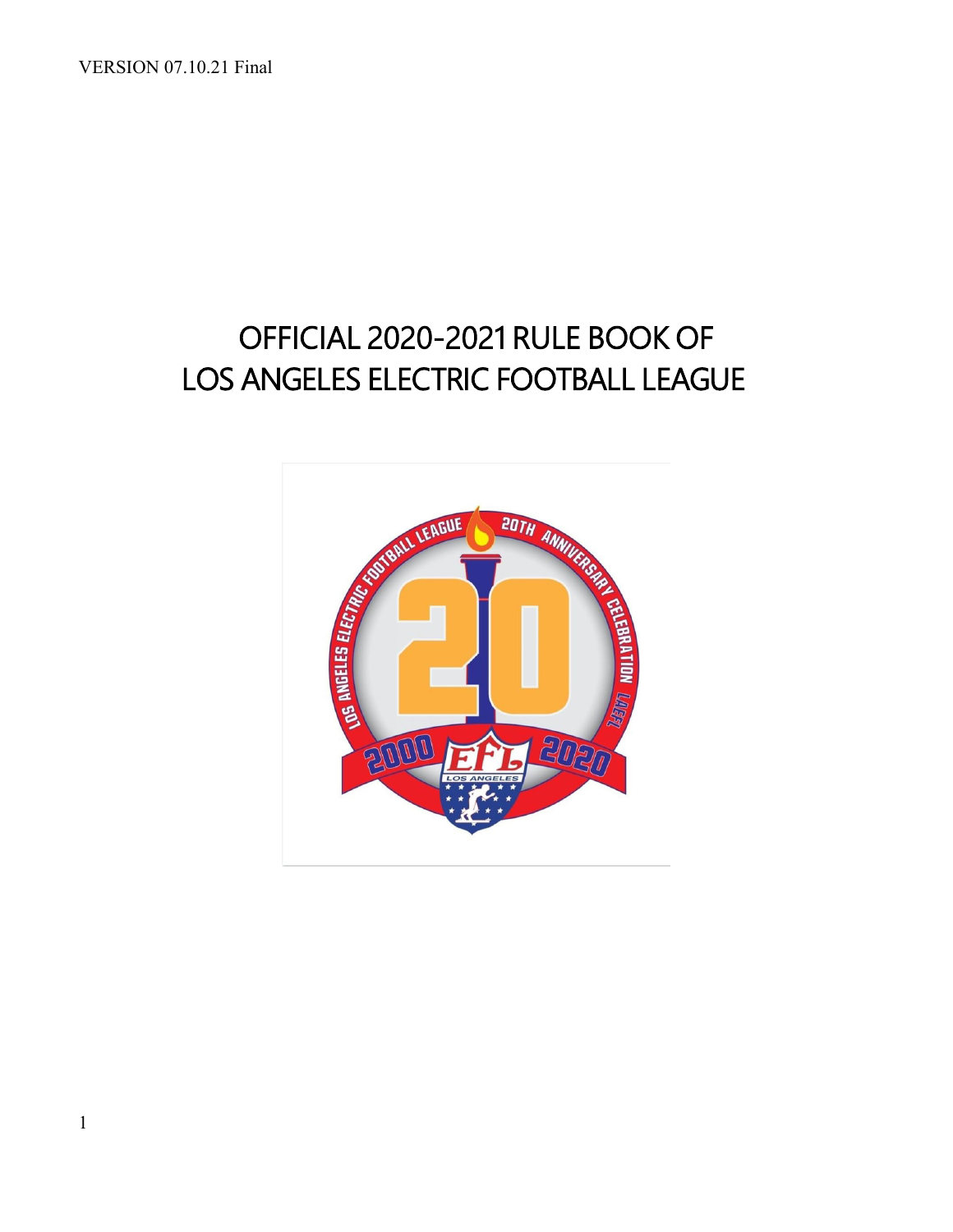- Boiled and/or chemically treated bases are allowed
- Weight limit is 4.0 grams (figure on base)
- Offense in dark jersey and defense in light jersey
- Roster must be available on game day (player numbers & position)
- All newly added items for this year are highlighted

# Frequently Asked Questions

- 1) Blocked punt pg  $9 3.10$ , pg  $20 8.3$  double 1 and odd/O on third die
- 2) Board not turned off in time; ref can spot ball pg 7 3.8
- 3) Box can be shaken anytime pg 10 4.1
- 4) Calls are final, all referee calls are final pg 5 3.4.3
- 5) Coach's challenge pg 11 4.3
- 6) Coach's conduct pg  $5 3.4$
- 7) Defensive penalties from box pg 12 4.5
- 8) Dual coaches pg 16 6.6
- 9) Fake Field goal pgs 21/22 8.5
- 10) Five seconds to audible pg 9 3.13
- 11) Field goal yardage maximum 64 yards  $-$  pg  $4 3.3$ , pg 21 8.4
- 12) Fourth (4th) down situations when to go for it pg 19 7.8
- 13) Fumble rule pg 11 4.2.1
- 14) Gap spacing pg 15 6.4
- 15) HUT hurry up offense defense moves one player pg 16 7.1.1
- 16) Intercepting ball 10 seconds to adjust pg 18 7.6
- 17) Make-up games pg 23 11.0
- 18) No timeout after player identified pg 13- 5.2; pg 16- 7.1
- 19) Number 00 eligible or ineligible player pg 17 7.3
- 20) Onside kick pg 20 8.2 3rd or 4th qtr if trailing
- 21) Offside penalty assessed before play begins pg 7 3.7
- 22) Pass hits offensive lineman incomplete pass pg 17 7.5
- 23) Passing in final 1 and 2 minutes of each half 8 second runoff pg 13 5.3
- 24) Pitch to a player pg 17 7.2
- 25) Player height including TTQB/TDQ pg 14 6.1
- 26) Playoff re-seed pg 22 10.0
- 27) Position of QB not running the ball pg 9 3.11
- 28) Position of RB not running the ball pg 9 3.11
- 29) Position of RB running the ball pg 9 3.11
- 30) Punt time run off pg 20 8.3
- 31) QB Live pg 8 3.9.1
- 32) QB scramble- when to adjust pg 18 7.7
- 33) Rotate Base pg 17 7.2 center point of base
- 34) Set-up time pg 13 5.2 clock starts at separation
- 35) Shifting defensive player after offense is set pg 15 6.4.2
- 36) Short vardage run play pg  $9 3.11 2$  yds or less, 3 payers can run fwd if QB is ball carrier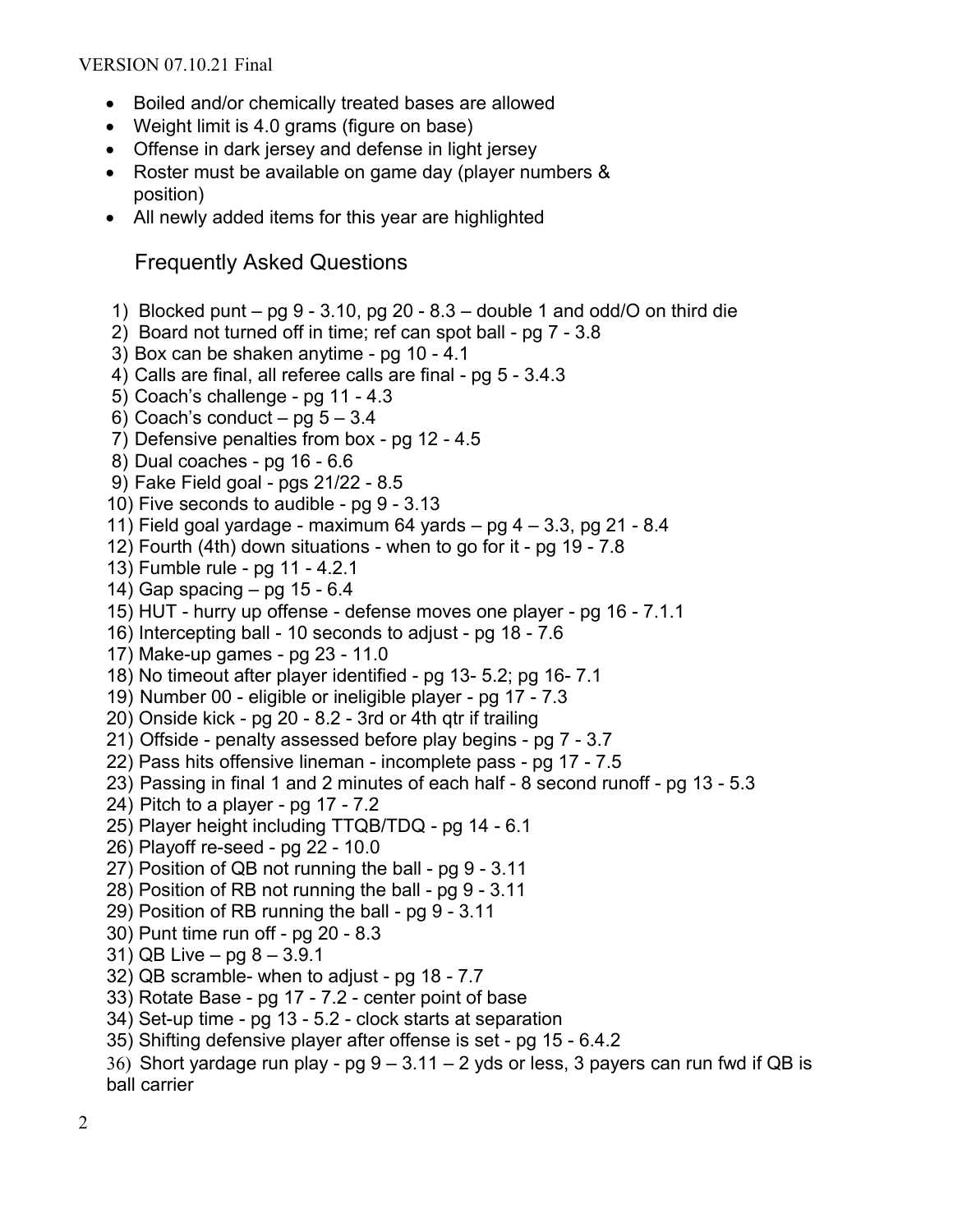# Frequently Asked Questions

- 37) Spotting the passing QB pgs 7/8 3.9
- 38) Stacking of players plus exception rule pg 15 6.4.1
- 39) Stationary QB must be standard figure pg 14 6.1.1
- 40) Trick plays pg 18 7.7A ; pg 19 7.7B
- 41) TTC QB/Kicker pg 14 6.1 no springs or appartus can be used

## **1 - THE FIELD**

#### **1.1 THE FIELD**

**Dimensions: All games will be played on custom constructed boards provided they have playing field dimensions greater (subject to review) than that of the vintage 620. DIMENSIONS OF ALL FIELDS SHOULD BE AT OR AROUND 2' (WIDE) X 4' (LONG).** Original 500/620 type or any other original vintage fields are no longer approved for game day play.

Player side lines: all fields **MUST** have adequate home and visitor side line accommodations in order to be eligible for use on game day. **All fields must be in acceptable running condition (board must be acceptable to play on by visiting coach/opponent).**

The home team is responsible for providing the field of their choice. If the home team does not have a field, the visiting team may use their field of choice. If any coach has an issue with a field he is about to play on it should be brought to the attention of the Commissioner/BOD before kick-off. Once the game is started there will be no neutral field requests unless there is a mechanical failure that makes the field unplayable.

Before kick off the Commissioner/BOD will examine the field in question as well as listen to and watch examples of the complaint. The Commissioner/BOD will then conduct a series of player tests to evaluate the situation and come to a decision regarding the playability of the field. If the field is deemed playable the game must commence or it is a forfeit for the complainant. In the event that the field in question is deemed unplayable it is to be set aside for the remainder of the game day and a neutral field will be chosen for game play.

The fact that the field may have been used in previous games where no coach objected will not weigh in on the decision once it has been called to the Commissioner/BOD's attention. Both coaches should agree on the neutral field, if they do not, then the Commissioner/BOD will select one for them, the game will then be played or both coaches will forfeit and each will take a loss.

Field surface shall be free of any chemicals, Pledge, polish, etc… that are used to enhance boiled base performance while having negative effects on non-boiled bases. If a field is thought to have a chemically treated surface and is brought to the attention to of the Commissioner/BOD then said field will be wiped down with rubbing alcohol or similar product to remove any chemical coating, if that cannot be agreed upon then a neutral field shall be used for the game and the field shall not be used until the issue is resolved.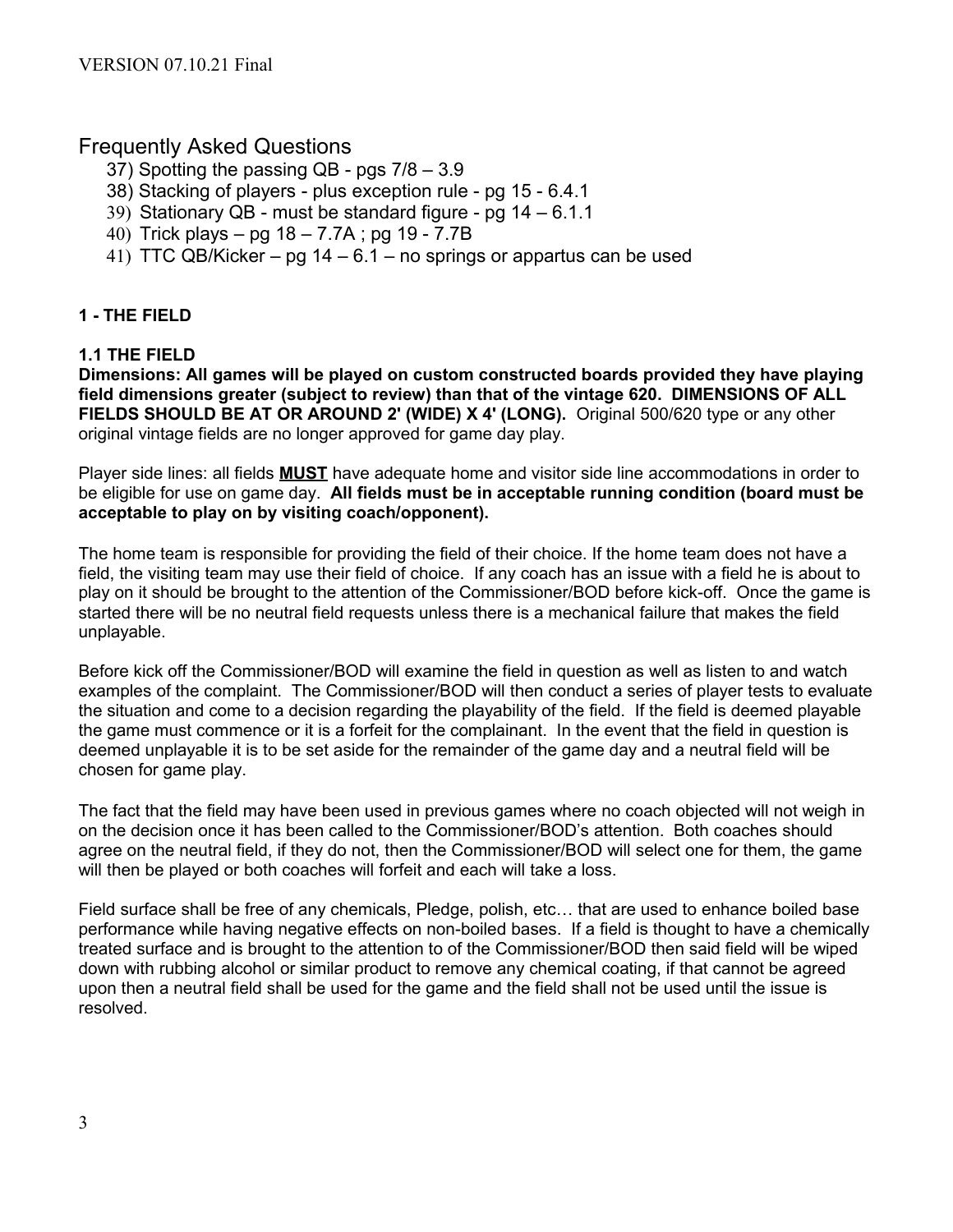#### **1.2 GOAL POSTS**

All goal posts will be offset from the end line and be constructed in the same width as the vintage Tudor single post type. The uprights can extend indefinitely above the crossbar with a net or backstop to catch the ball.

#### **1.3 CHAIN CREW**

Before a game can commence, there must be a verbal agreement between the two coaches who will be responsible for the yard marker and the 10-yard chain.

#### **1.4 BOARD SPEED**

Prior to starting game play, both coaches will settle on a mutually agreed board speed.

#### **1.5 SHARED DUTIES WORKING GAME EQUIPMENT AND STAT KEEPING**

During games played where there is no referee, both coaches are REQUIRED to EQUALLY share duties in working of the three game clocks, the ball marker, chains and recording or calling out stats after each play for the entirety of the game and any overtime period(s) played.

If a coach fails to EQUALLY share these duties or starts but suddenly stops helping at any time during the entirety of the game or overtime period(s) he will be given one verbal warning and after that he will be handed a forfeit immediately and the game will be over with a loss for the offending coach.

#### **2 - THE BALL**

#### **2.1 THE BALL**

The football can either be felt, foam or leather as chosen by the individual coach. Coaches are responsible for bringing their own footballs to the game. A coach has the right to switch footballs during the game. Approved footballs are those manufactured by Miggle Toys, Tudor Games, 3rd and Long, and Electric Football Discount Warehouse (EFDW), the pill type football is allowed as well.

#### **3 – DEFINITIONS**

#### **3.1 BLOCKING**

Blocking is the physical engagement between two players from opposing teams. If any type of contact occurs between the bases of the opposing players, this is considered blocking (engaged) and player cannot be adjusted to react on a play. Due to a variety of custom figure poses, offensive and defensive linemen are considered engaged if any part of the base and or figure's body is engaged with any other lineman base or figure body both inside and outside of the tackle box.

#### **3.2 TOUCHBACK/FAIR CATCH**

Should a player from the kicking team hit the intended kick returner the ball is spotted at the point of contact, if the contact is in the end zone the ball is at the 20 yard line.

#### **3.3 FIELD GOAL (3 points)**

A field goal is achieved by kicking the ball from the field of play through the plane of the opponent's goal post by a place kick from behind the line of scrimmage. The maximum amount a field goal may be attempted in the LAEFL is 64 yards (opposing team's 46-yard line) from the spot of the kicker. There must be a maximum of 8 yards between the line of scrimmage and the front of the kicker's base. A portion of the kicker base must be in contact with the playing surface during the kick. The base of the kicker can be angled when the kick is attempted provided the base is not advanced towards the goal in any way.

In the event the field goal is missed, the opposing team takes over from the spot of the kick.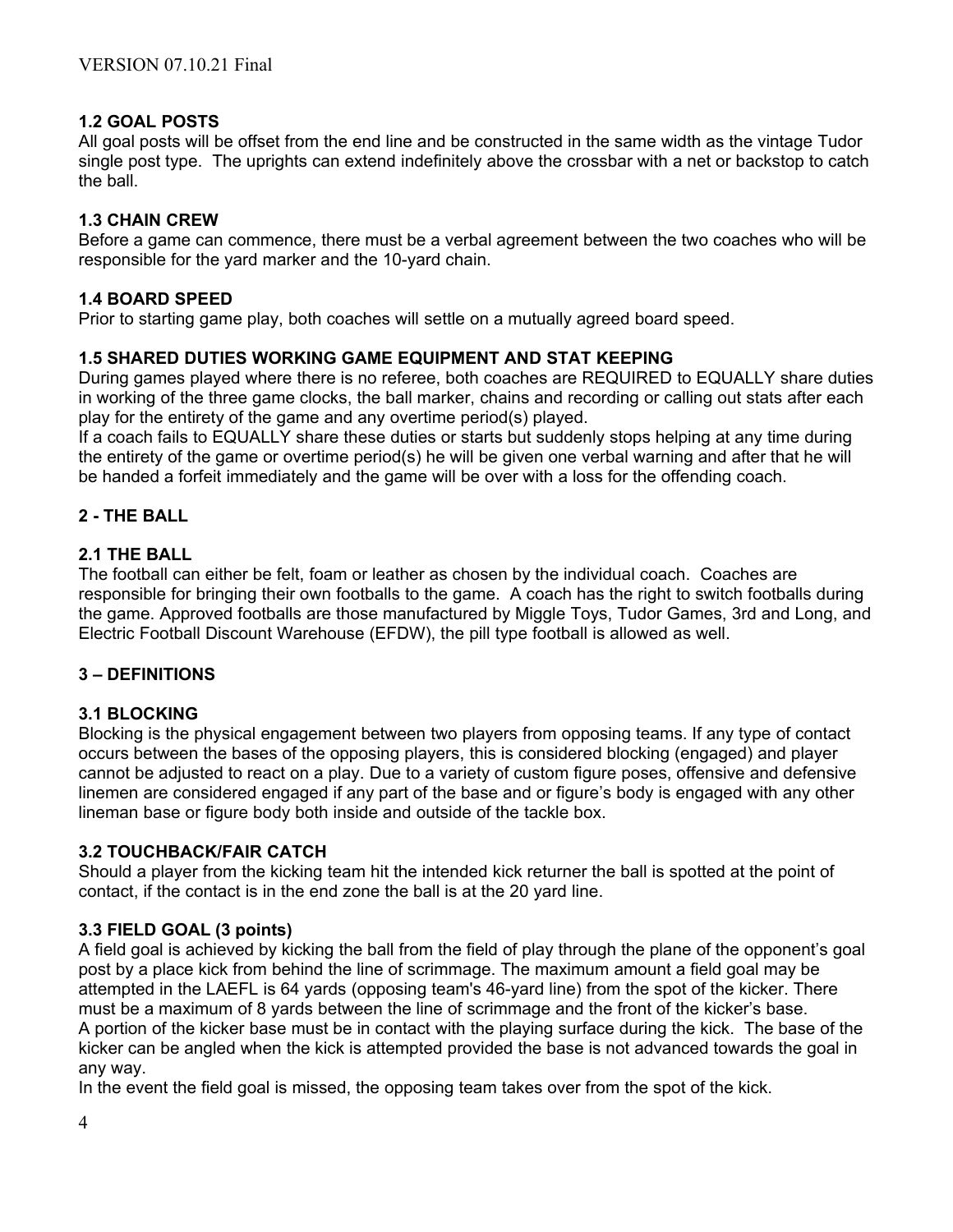#### **3.4 COACH CONDUCT**

As adults we are expected to know right from wrong and maintain a family atmosphere at any LAEFL gathering while representing the league in the proper fashion.

#### **3.4.1 ABUSIVE LANGUAGE /THREATS OF VIOLENCE/PHYSICAL VIOLENCE**

Excessive cursing, foul language, name calling, berating of others, vulgar photos, derogatory statements with regards to one's person, race, creed, religion, sexuality, skin tone or any semblance thereof will not be tolerated whether related to game play, general fellowship at game day, league gatherings, on the LAEFL website or any other online forum. There will be a zero tolerance policy towards violence, be they threats, actual or implied or any violence of a physical nature.

#### **DISCIPLINARY ACTION**

Any coach that commits any offense listed above shall be subject to suspension from the league depending on circumstances as deemed necessary by the Commissioner/BOD.

Threats of physical violence, actual act of physical violence or touching another coach during an argument will result in immediate removal from the game day venue and suspension from the league effective at the time of the infraction leading to possible permanent suspension from the league,

#### **3.4.2 UNDERMINING COMMISSIONER/BOD MEMBERS- LEAGUE OFFICERS-LEAGUE ACTIVITY**

Berating of Commissioner, Board Members, League Officers or activity in a public forum or social media will not be tolerated nor will undermining Commissioner/BOD Members, League Officials or league activity. **Secret rallying for votes on league matters will not be tolerated.** You are responsible for anything that is said/posted and done under your online screen name on the LAEFL website and any other online forum. You are also obligated to represent the LAEFL in good fashion when in any public venue and are responsible for the actions/behavior of any guest(s) you invite to an LAEFL gathering. Proper procedures for airing a grievance are to contact the Commissioner/BOD and debate any issues "*Behind Closed Doors*". All league members are required to put the best interest of the league as a whole before their own personal interests or agendas.

#### **DISCIPLINARY ACTION**

Any league member/members found to be in violation of the offenses listed above, especially undermining the LAEFL through actions/behavior will be automatically dimissed from the league. The offending coach/coaches may petition the board for league re-entry the following season.

#### **3.4.3 ARGUING WITH THE REFEREE**

A coach may dispute a call, but it must be done in a respectful manner, no yelling, fussing, throwing, tipping of boards, etc. Once the official has given an explanation, the issue is dead. All referee calls are final. In the event that the coach begins to get excessive toward the official, he will be flagged with an un-sportsmanlike conduct penalty. Should there be a second flag thrown for this same offense (at the official's discretion), the violator is subject to forfeit the game.

If an official does not know the proper ruling, he may seek guidance from another league official. When the ruling has been made the issue is dead.

#### **ARGUING WITH THE REFEREE – DISCIPLINARY ACTION**

Any coach that gets "excessive toward the official", whether he delays game play or not, will be flagged with an un-sportsmanlike conduct penalty. This includes, but is not limited to, yelling, fussing, throwing things, tipping of boards, and continuing to argue a rule/call after the official has already ruled. Should there be a second flag thrown for this same offense (at the official's discretion), the violator is subject to forfeit the game. Game officials are encouraged to throw the flag for the initial un-sportsmanlike conduct penalty. Berating of officials will not be tolerated.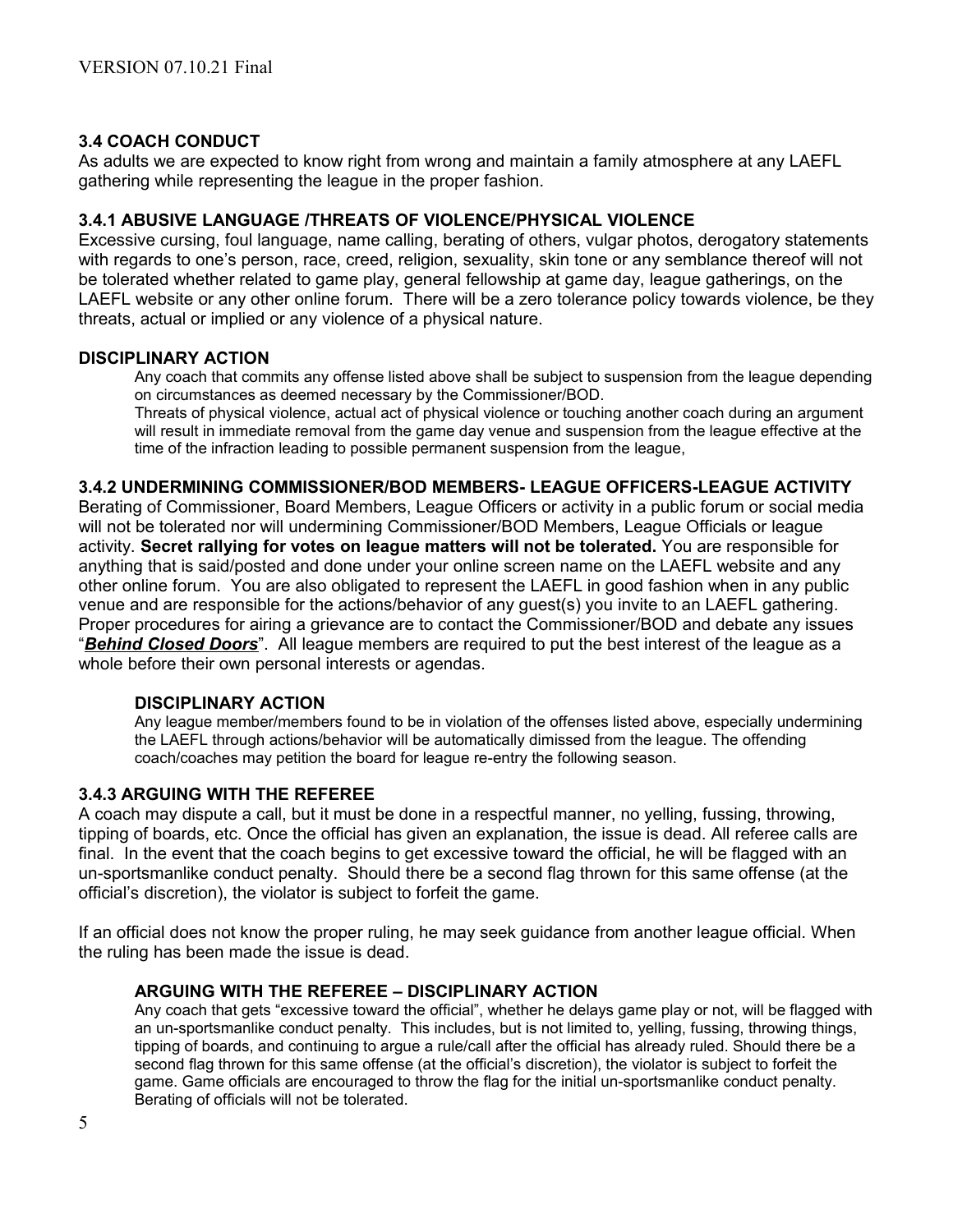# **3.4.4 TARDINESS**

The game day schedule must be strictly adhered to by all coaches and referees. Start times are usually as follows (subject to change):

ROUND ONE: 9:00 – 11:30 LUNCH: 11:30 – 12:00 ROUND TWO: 12:05 – 2:35 ROUND THREE: 2:50 – 5:20 (this round is optional)

If a participating coach is tardy for the start of his game he will be subject to a mandatory penalty. If the referee is tardy he will be subject to the same mandatory penalty at the start of his next game.

#### **TARDINESS – MANDATORY DISCIPLINARY ACTION**

The official game clock runs at the start time of the round in which the game is to be played. There is a 15 minute grace period. If the tardy coach is not prepared to start by the end of the 15 minute grace period, the game will be considered a forfeit. "Prepared to Start" means that the coach is ready to go. He can not be in the process of weighing in or testing how figures run. If the tardy coach is prepared to start before the end of the 15 minute grace period, the game will commence from the current time on the game clock. For instance, if the game clock reads 7:59 that will be the amount of time remaining in the first quarter. The tardy coach is also required to kick off to start both halves and give up three (3) points to his opponent. In the event that a referee is tardy, at the start of his next game he will be required to kick off to start both halves and give up three (3) points to his opponent.

#### **3.4.5 ATTENDANCE**

The complete game day schedule is provided to all coaches at the Jamboree. All coaches are encouraged to set these days aside. All coaches are required to attend all game days unless an approved absence has been scheduled.

#### **3.4.6 SCHEDULED ABSENCE**

Scheduled absences include but are not limited to, family trips, weddings, retreats, etc... The Commissioner/BOD should be notified of the scheduled absence at least two (2) weeks before the game day that will be missed.

#### **3.4.7 UNSCHEDULED ABSENCE**

Unscheduled absences include but are not limited to, general no shows, job related issues, family emergencies, etc. The offending coach will be given the opportunity to state his reason for missing. His reason will then go before the Commissioner/BOD where they will decide if disciplinary action is necessary. If the coach's absence is excused and he does not face disciplinary action he will be responsible for scheduling make up games off line with the coaches from his game schedule.

#### **UNEXCUSED ABSENCE – DISCIPLINARY ACTION**

All coaches will forfeit the games that they had scheduled on the game day missed. If a second  $(2^{nd})$ unexcused absence occurs, the offending coach will forfeit the games that they had scheduled on the game day missed and face mandatory expulsion for the following season.

#### **3.4.8 COACH'S RESPONSIBILITIES**

All coaches must be prepared to stay for the COMPLETE game day unless extenuating circumstances arise. If coaches have completed their games and wish to vacate the premises before game day has been completed they must seek approval from the Commissioner/BOD. All coaches are required to attend game day regardless if they have a scheduled game or not, if no game(s) are scheduled you are there to support, ref and/or assist in any way possible. Coaches finishing games ahead of others are required to immediately move into a ref/support role to assist in completion of other games.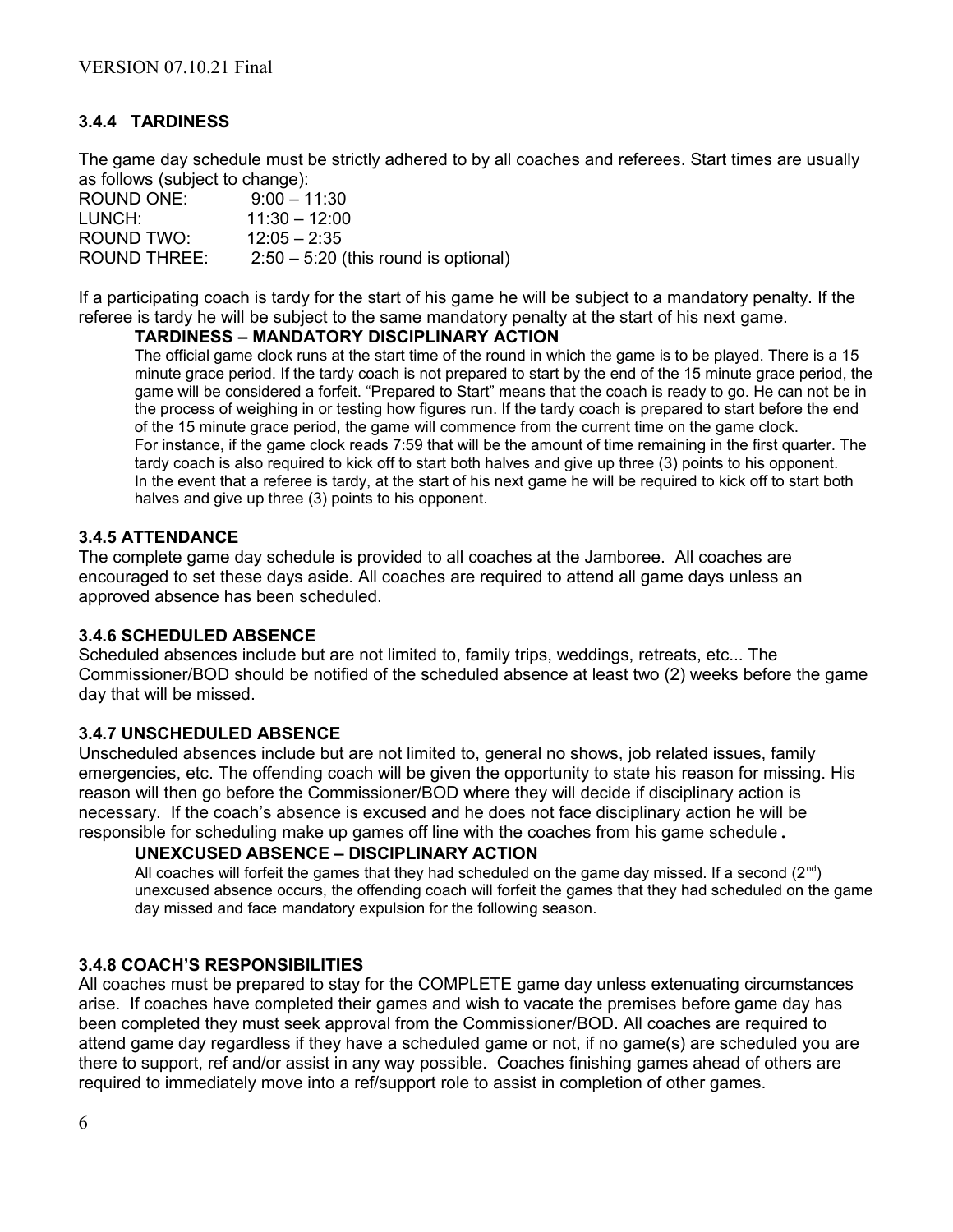## **3.5 LINE OF SCRIMMAGE**

The line of scrimmage for each team is a yard line (plane) passing through the end of the ball nearest a team's own goal line. The term "scrimmage line", or "line", implies a play from scrimmage. The line of scrimmage is based on positioning the center (snapper) at the point where the ball marker is placed. All other linemen are positioned one yard behind the center's line. The ball is to always be spotted on the left or right hash mark or in between the hash marks accordingly.

#### **3.6 NEUTRAL ZONE AND ENCROACHMENT**

The neutral zone is the space the length of the ball between the offense's and the defense's line of scrimmage (planes). A player is encroaching on the neutral zone when any part of his base is in it after the defense is set, and the ball is ready to be snapped. A five (5) yard penalty will be assessed for neutral zone violations.

Guards, tackles and the tight end(s) must be one yard and one yard only, behind the center and wide receivers must be on the line of scrimmage. Receivers and running backs can be in the slot position in which case the front of the base must be within five (5) yards of the line of scrimmage. Receivers can also be "stacked".

#### **3.7 OFF SIDES**

A player is offside when any part of his base is beyond the line of scrimmage when the ball is put in play. A five- yard penalty (replay the down) will be assessed for any offside penalty. The penalty will be assessed before the play begins.

#### **3.8 OUT OF BOUNDS AND INBOUND SPOT**

A player is out of bounds when any part of his base touches a boundary line.

The inbound spot is always the most forward spot of the player's base. You cannot spot the ball until forward progress has stopped. In the case of a tackle the ball is spotted at the point of contact. In the event the switch is not turned off after contact, it will be up to the referee to spot the ball.

**The ball will be spotted on the left or right hash marks of the field if the play goes outside of the hash marks on either side. The ball will be spotted at the exact spot of the tackle if the tackle was made inside the center hash marks.**

## **3.9 PASS AND PASSER**

#### **The position of the QB in a run or pass play must be a minimum of two yards, maximum of 15 yards behind the center to start the play.**

A forward pass is the forward movement of the ball caused by throwing to an eligible receiver. Eligible receivers are tight ends, wide receivers, and running backs and designated non-eligible players. If receivers are in bounds at the time the board is stopped during a passing play they are eligible receivers regardless if they ran out of bounds and returned in bounds. The spot of the receiver at the time the board is turned off dictates their pass eligibility.

The exception to this rule is any receiver who runs completely thru the end zone and manages to return in bounds, in this case said receiver is not pass eligible.

When a pass play is attempted, the offensive coach verbally says "pass" and the offense runs the switch. The pass is attempted from wherever the quarterback is positioned when the board is turned off.

To avoid unnecessary controversy about the spot of the passer, the defense may elect to place an object at the spot of the quarterback after the switch is turned off prior to it being replaced by the actual throwing figure.

In the event the quarterback's base completely crosses 15 yards behind the line of scrimmage, he is considered sacked.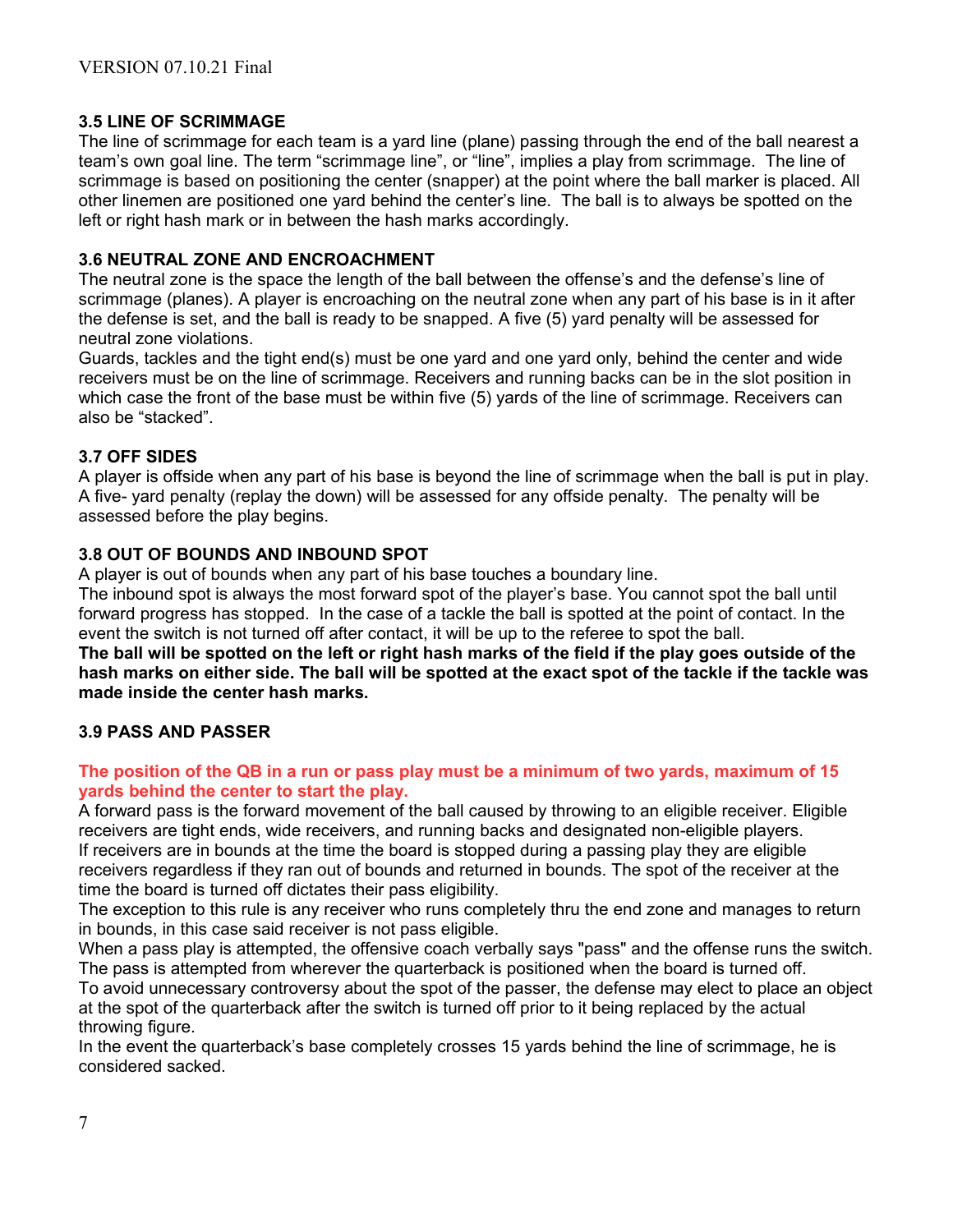## **3.9 PASS AND PASSER - continued**

A quarterback may roll out or remain stationary. The offensive coach can interchange stationary and running figures prior to or after the defensive audible. The figure that represents the QB must be replaced in the exact location on the board or it is considered an audible. If desired, a prongless base can be used to keep the QB stationary, no magnets or adhesive allowed. Once the game board is turned on the figure cannot be changed until the TTQB is brought in to throw the ball (the only exception being a scramble) If a **stationary or mobile** quarterback falls over, he is down at that point and forward progress is marked at forward part of the base. You can use a scramble if one is available to pick him up and continue the play otherwise he is down on the spot.

## **3.9.1 QB ROLL OUT/LIVE TO LINE OF SCRIMMAGE**

You can roll your QB out in any direction between the tackles. If the QB is approaching the LOS and you do not wish to pass, you can then hand the switch over to the defensive coach and at that time he can adjust his players before starting the board. If the coach designates the QB as the runner at the beginning of the play, the defense can not adjust until after the QB has run at least 10 yards.

If the QB is rolling out and he crosses the line of scrimmage, the board must be stopped and the defensive coach takes control of the switch. At this time the defensive coach can angle unengaged players towards the QB. The game board is turned on and the play resumes as a running play. If the quarterback advances more than five yards beyond the line of scrimmage without the offensive coach turning off the switch, he is down at a three-yard point (i.e. he is only allowed a three-yard gain). If a quarterback **rolling out or stationary** falls down, he is down at that point and forward progress is marked at forward part of the base. You can use a scramble if one is available to pick him up and continue the play otherwise he is down on the spot.

## **Complete/Incomplete/Intercepted**

A pass is complete when the ball is thrown to and hits an eligible receiver that was verbally identified without hitting the game board. Referee rulings are FINAL! Both coaches must remain silent until the referee makes his call.

A pass is incomplete when it hits the board prior to hitting a receiver. In the event the pass hits any ineligible offensive lineman first, the pass is incomplete and the down advances.

A pass is intercepted whenever it hits any defensive player (other than engaged defensive linemen) first while in the air.

In the event the ball is intercepted, the intercepting player (if unengaged) is adjusted to run the ball from the point the interception occurred. The intercepted team will then adjust all unengaged players towards the ball carrier. If the intercepting player has fallen, he is down at that spot.

A receiver, who is eligible, may catch a ball if he is engaged with a defender or has fallen down and remains in bounds; however, he will be down at that spot and further forward progress will not be allowed.

From the time the switch is turned off during a pass play from scrimmage, the offense has 20 seconds to complete the pass. The passing coach must verbally announce the jersey number of his intended receiver in order for the pass to be considered complete should it be successfully thrown. The opposing coach will operate the 20-second clock. If a pass cannot be attempted or thrown, the offensive coach declares incomplete and game clock continues to run unless the game is in the final one/two minutes of the first and second half.

For a TTQB pass, if the ball is not thrown to the intended receiver by the time the 20 seconds has elapsed, the QB is sacked at the point of the intended throw. During this sequence, there will be no stoppage of the 20-second clock to find the football.

If the coach feels they are unable to complete a pass due to defensive pressure, they may say, "throw away," and it will count as an incomplete pass.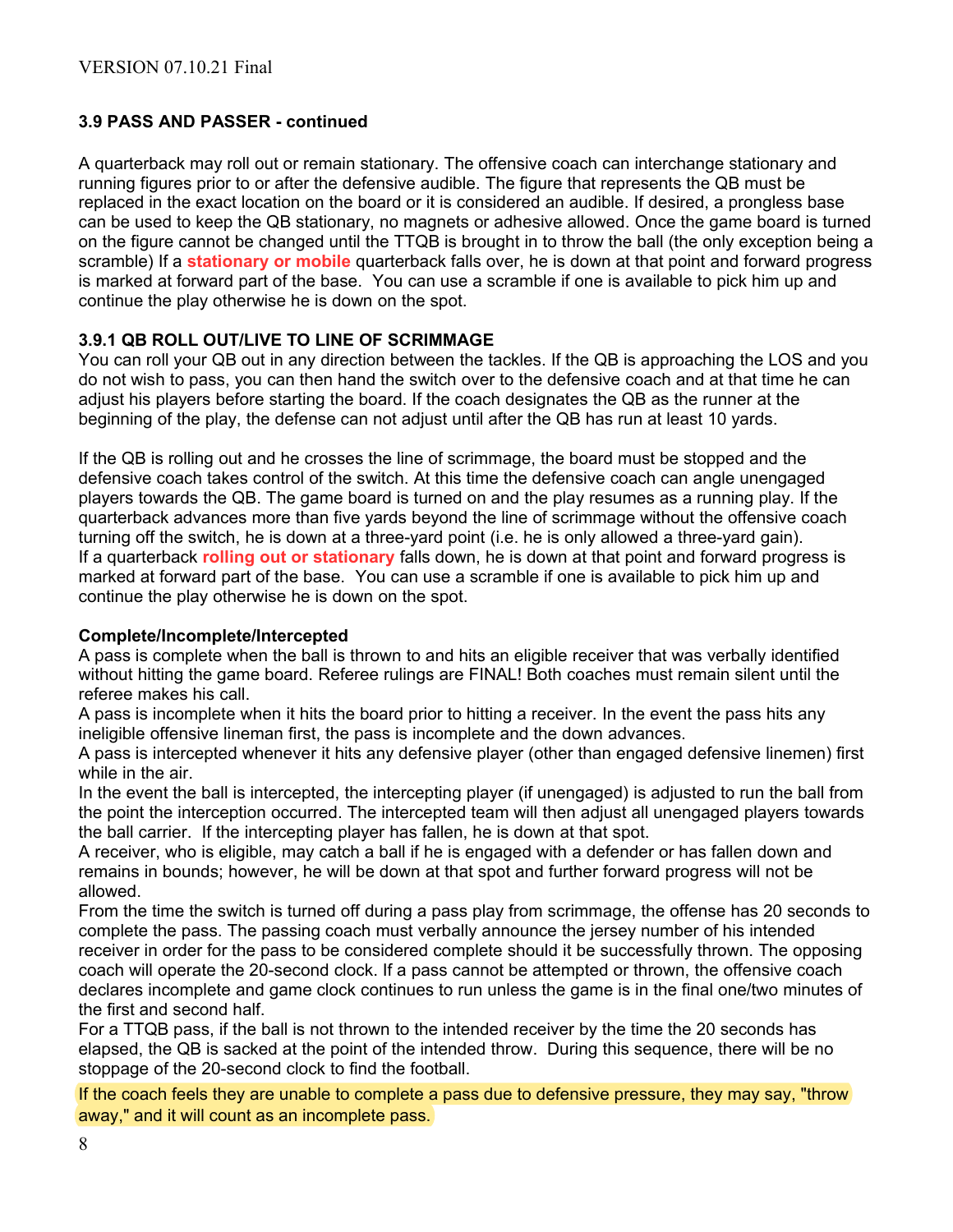# **3.10 PUNT ( also see 8.3)**

A punt is a simulated kick. The dice box will be shaken and the two six sided dice will determine the distance the ball is kicked from the line of scrimmage The kicking team can use the combination of the two dice to determine distance. **If double 1 comes up and 1or D shows on the single die, it is a blocked punt and the receiving team takes possession at the line of scrimmage. If double 1 and 2 or O shows on single die it is an ll (eleven) yard punt.** Once the ball is kicked, the receiving team will take offensive possession of the ball at that point. No return or run back will be conducted.

## **3.11 RUNNER AND RUNNING PLAY**

Only two players can plunge into the line on any given play unless there are 2 yards or less for a first down or touchdown, then three may plunge but only if the quarterback is the designated runner. The QB can run the ball with RB pushing behind him (RB must start 4yds behind the QB), the other back must be turned out. Two backs can run in the same direction at any time as long as the third back is turned away from the play. Wildcat is legal with two backs going in same direction.

The runner is the offensive player who is in possession of a live ball (i.e., designated as the ball carrier by stating his number).

In order for a running back to carry the ball, the front of the designated runner's base must be behind the back of the quarterback's base or beside the quarterback **in shotgun formation (5 yds or more behind center)** 

Only two running backs are allowed in the backfield, and must be positioned between the tackles. If a runner falls down he is considered down at that point and forward progress is marked at the forward part of the base. The quarterback can run the ball provided the front of his base is two yards (or more) behind the back of the center's base.

**If the runner is other than the quarterback, the quarterback must be turned away from the line of scrimmage (either backwards or** *toward either sideline.*

The quarterback cannot plunge directly into the line unless he is the runner.

The moving of the quarterback not designated the runner does not constitute an audible.

# **3.12 SAFETY (2 points)**

A safety occurs when a defensive man tackles an offensive ball carrier in the offensive ball carrier's own end zone or if the ball carrier falls over in his end zone.

A safety will occur when any part of an offensive ball carrier's base crosses the back of the end zone or out of bound markers in the end zone.

After a safety, the team surrendering the safety will free kick from their 20-yard line. The receiver will be placed 60 yards from the spot of the kick. The game progresses in the same fashion as a normal kick off.

## **3.13 AUDIBLE**

An audible can be conducted after the defensive coach has completed placing his players. The offensive coach is allowed to reposition the QB and/or one or both of the running backs. The QB and running backs can be relocated anywhere between the tackles within a 5-second timeframe (referee counts). The quarterback must remain in line with the center, but can be angled if he is not the runner (see 3.11). If the QB is announced as the ball carrier, his base must be a minimum of 2 yards behind the back of the center's base. If the QB location or position changes it is considered an audible.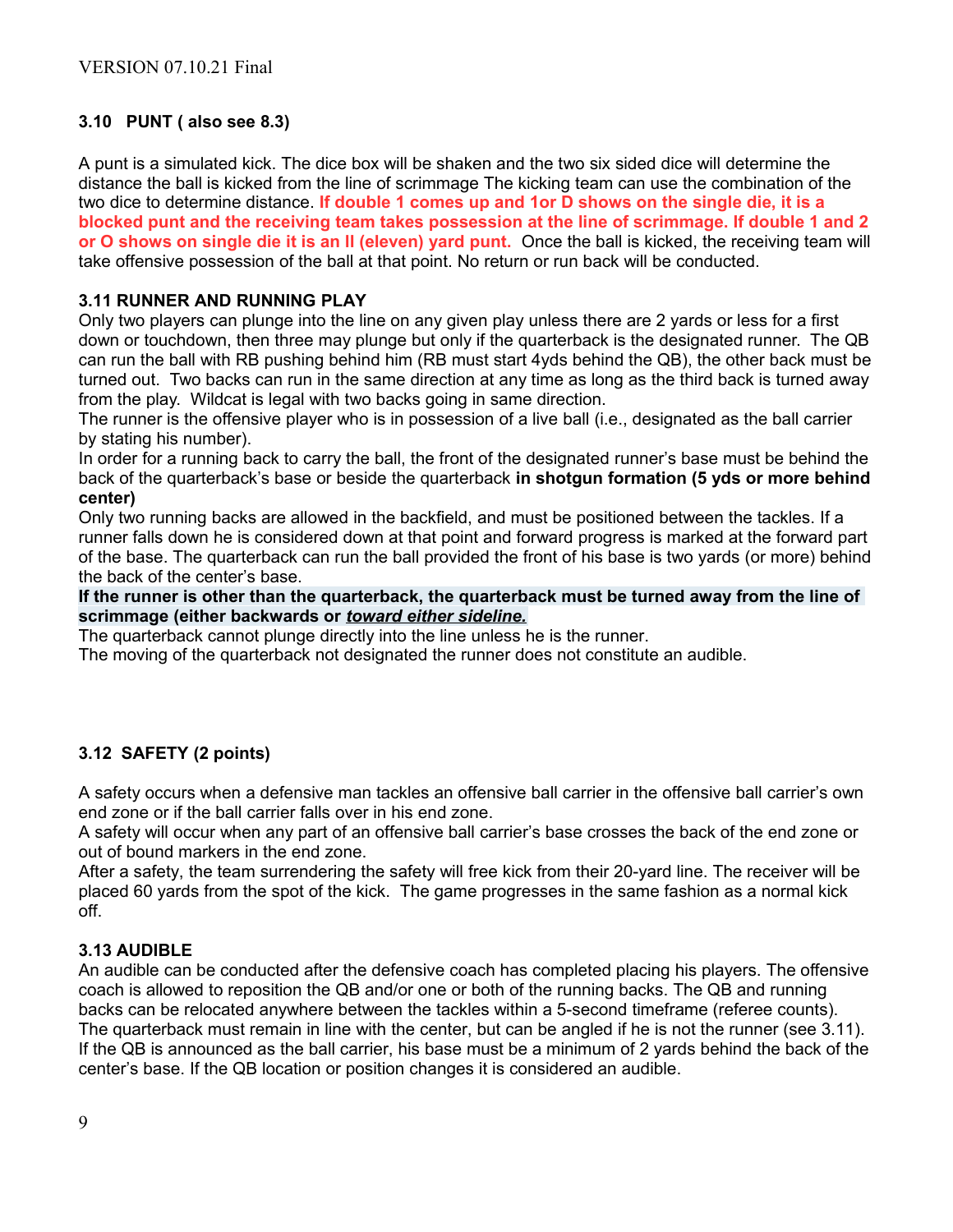#### **3.14 TACKLING**

Any part of a ball carrier's base that comes in contact with any part of an opposing team's base (base to base contact) is considered a tackle

#### **3.15 TIME OUTS**

Each coach is allotted three time outs per each half of play. A coach can use up to 35 seconds for a time out.

#### **3.16 TOUCHDOWN (6 points)**

A touchdown occurs anytime the offensive ball carrier's base crosses the goal line. The ball carrier can go into the end zone while traveling in any direction i.e. pushed in backwards by his teammates

## **4 – FUMBLES, INJURIES, & PENALTIES**

#### **4.1 THE BOX**

**The two coaches playing each other will discuss BEFORE KICKOFF whether or not they will use the box for penalties. However, if one coach decides that they want to use the box, the box is eligible for use throughout the game.**

Only the defensive team can shake the box.

The box is only allowed to be shaken once on each play regardless of change of possession on fumble recoveries and interceptions.

The box must be shaken before, during (not when the offensive team is passing), or immediately after the play has ended (2 second grace period), but not after the offense has began to pick up his players. The box will be divided into 3 compartments containing 2 six-sided dice in the center compartment, 1 six sided dice in a side compartment and 2 different colored 12 sided dice in the other side compartment of the box.

Once separation of offense and defense begins, the box cannot be shaken for a previous play. The box may be shaken immediately after or during every play for the following events:

After a running back goes 10 yards from the line of scrimmage, before a pass attempt, after a catch, before or after a score and after any tackle.

Before the snap on any extra point or field goal attempt once the kicking team is set.

If the box is shaken after any score, only penalties and injuries will apply, fumbles will not be considered after a score.

If there are under 35 seconds remaining in the game the defense is not allowed a shake of the box at all regardless of any time outs still remaining.

## **4.2 FUMBLES**

After every play from scrimmage, a defensive coach may elect to "shake the box" containing the dice. If the center six sided dice land on double 1's, it is a fumble. If the single six sided die in the side compartment lands on an even number, the defense recovers. If the single six sided die lands on an odd number, the offense recovers. (See Coach's Challenge)

During all kicks and punts, the kicking team is the offense for the duration of the play. The receiving team is the defense for the duration of the play. The dice can only be rolled on kickoffs after the runner has advanced the ball.

In the event of a turnover from "the box", the ball is considered down at the spot of the original ball carrier. Mark the spot of the ball from the forward most part of the original ball carriers base. Prior to the pass being attempted and after completion of the pass, if double ones are rolled, it is a fumble (read the box for results). Play resumes on next down or with change of possession. If a pass is attempted and incomplete, and double ones are rolled, it is not a fumble. The game continues on the next down.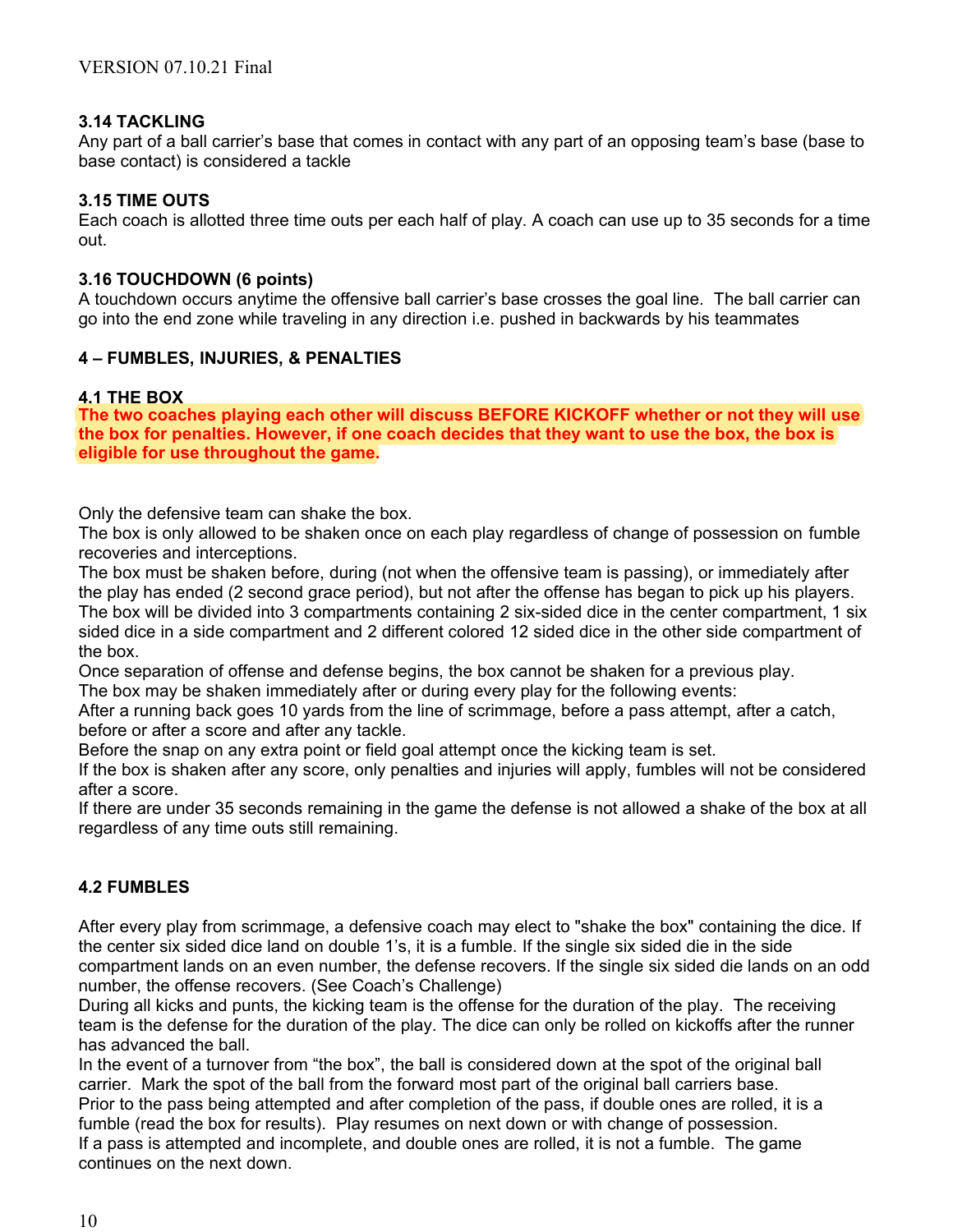# **4.2.1 FUMBLE RULE**

Applies when the ball carrier and one or more defenders collide:

- If the ball carrier falls down there is a fumble on the play. The box is shaken (single die, odd: offense, even: defense) to determine who recovers the ball. The ball is dead at the forward point of the ball carrier's base.
- If one or more defenders fall down, it is a broken tackle and the ball carrier continues to carry the ball until tackled, turns around, or runs out of bound. The fallen players cannot be picked up.
- If there is any base-to-base contact between the fallen players and the ball carrier when the board is stopped, the ball is down at that spot.
- If the ball carrier and one or more defenders fall down, the ball is down at the forward point of the ball carrier's base. Offense retains possession of the ball.
- If QB is knocked down by a defensive player, it is considered a fumble and the box must be shaken to determine who recovers the fumble. If the defensive player falls over when contact is made with the non-magnetic stationary QB, it will be considered a broken tackle and the play will continue from that point whether it was a run play or pass play. Pass plays will be allowed to continue, but the board can not be re-started until after the pass is thrown.

#### **4.3 COACH'S CHALLENGE**

Each team is allowed one challenge per half.

Team must have a time out available in order to challenge.

If the box causes a fumble or penalty, the affected coach can challenge (using available time out). A roll of "odd" on single six-sided die will reverse the call, an "even" roll keeps play as called.

#### **4.4 INJURIES**

If the two center six sided dice turn up double 3 or 4 an injury, not to exceed the length of the game occurs. If the single six sided dice in the side compartment is *odd* the injury applies to the offense, if *even* the injury occurred on the defense, using the 12-sided dice identify the player as listed. All players who are injured will be surrendered to the referee immediately.

#### *DOUBLE 3 dice roll = identified player out for the remainder of that play series. DOUBLE 4 dice roll = identified player out for the remainder of the quarter.*

The coach who loses the player due to injury will not be allowed to touch the player again until the prescribed time as passed.

Use of injuries during the game is decided on a coach vs coach basis. If both agree to ignore injuries before the start of the game then any injuries as a result of a box shake are ignored.

If one coach wants to use injuries and the other does not and you both can not come to an agreement, you have to use injuries as they are written into the rules.

THE DECISION TO USE OR NOT USE INJURIES MUST BE MADE BEFORE KICK-OFF!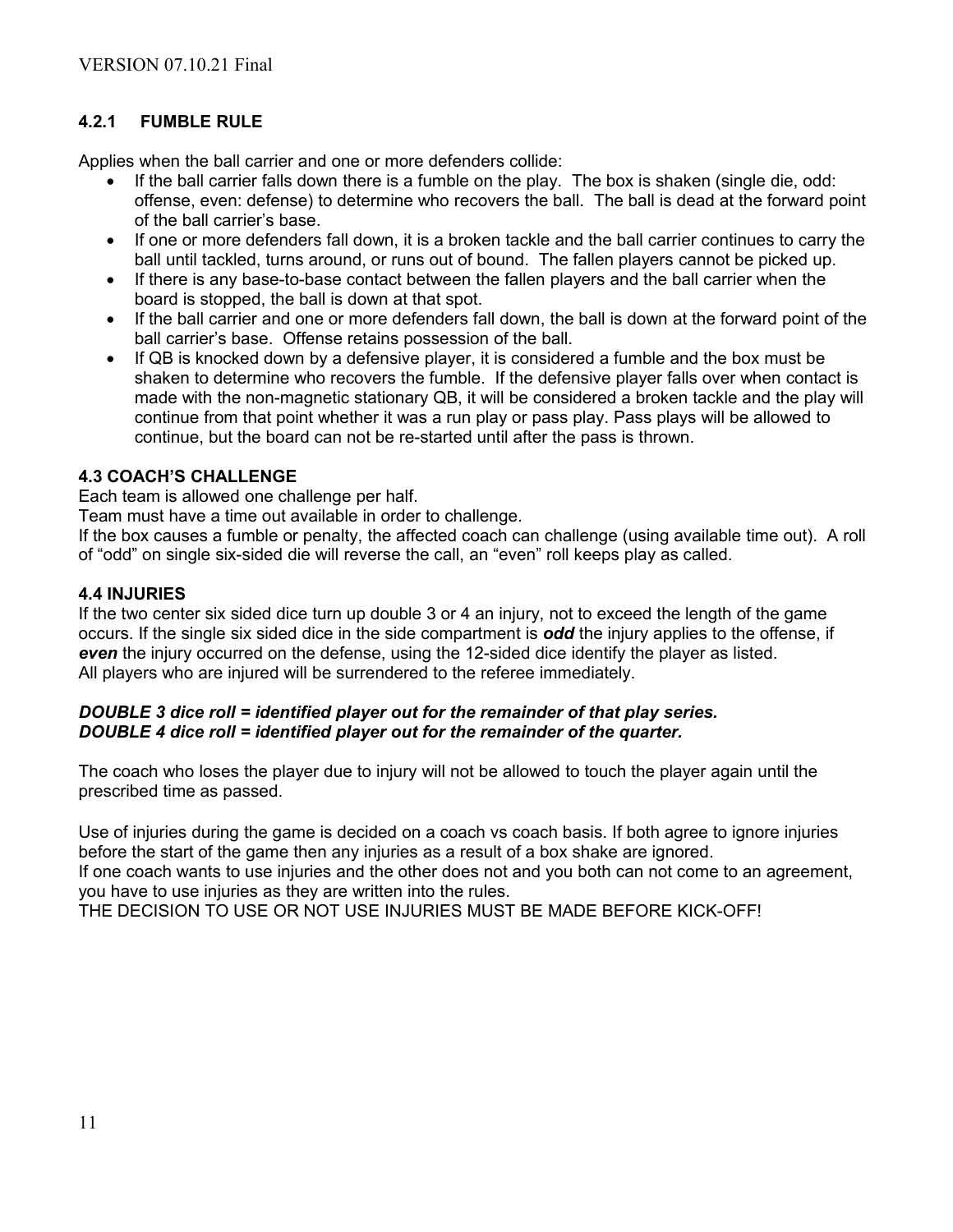# **4.5 PENALTIES**

Penalties occur when one team performs an illegal act during the course of play. After every play from scrimmage, the defensive coach can shake the box If double 5s or double 6s turn up on the 2 six sided dice in the center section, a penalty has occurred.

All defensive fouls shall be assessed from the spot of the ball, if the line of scrimmage is crossed. If the ball does not cross the line of scrimmage, the penalty shall be assessed from the previous spot. The team not committing the infraction may have the option of declining any penalty. If the penalty is accepted, yardage will be assessed, but there will be no loss of down, unless there is a personal foul or as otherwise stated above.

#### **\*12 men on the field**

If there is a stray player on the field for either team no where near the line of scrimmage, he can be removed from the field (no penalty), as we say... "just pick him up".

If the offense or defense has more than 11 men lined up for a set play, there will be a 5 yard penalty flagged against the offending team.

#### **\*Offsides**

If a player is more than 3 yards offsides (infraction of the neutral zone), the offending team will be flagged 5 yards.

Exception - If the opposing coach or referee notices that a player is barley offsides or doesn't have enough men on the LOS, he will be instructed to..."just move him up or back".

## **5 – GAME TIMING**

## **5.1 LENGTH OF GAME (Game Clock)**

All game clocks used must be of the audible talking type, this applies to the official game clock, the set up clock, the passing clock and any additional clocks used.

The length of the game is 80 minutes, divided into four quarters of 20 minutes each, with intervals of 5 minutes between the first and second quarters (first half) and between the third and fourth quarters (second half). The games are played with a running clock with allowed stoppage for change of possession **AFTER A SCORING PLAY** and when a timeout is called.

However, in the final one minute of the second quarter and the final two minutes of the fourth quarter, the clock is stopped for, a coach saying, "Hut," or "Set," during their play set-up, incomplete passes, player redirection, pass attempts, scrambles, a player running out-of-bounds, and while the defense shakes the box and kicks.

Between the first and second half, there shall be a 5-minute intermission. During intermission, play is suspended and the coaches may leave the field.

If the score is tied at the end of regulation teams will play NFL overtime rules.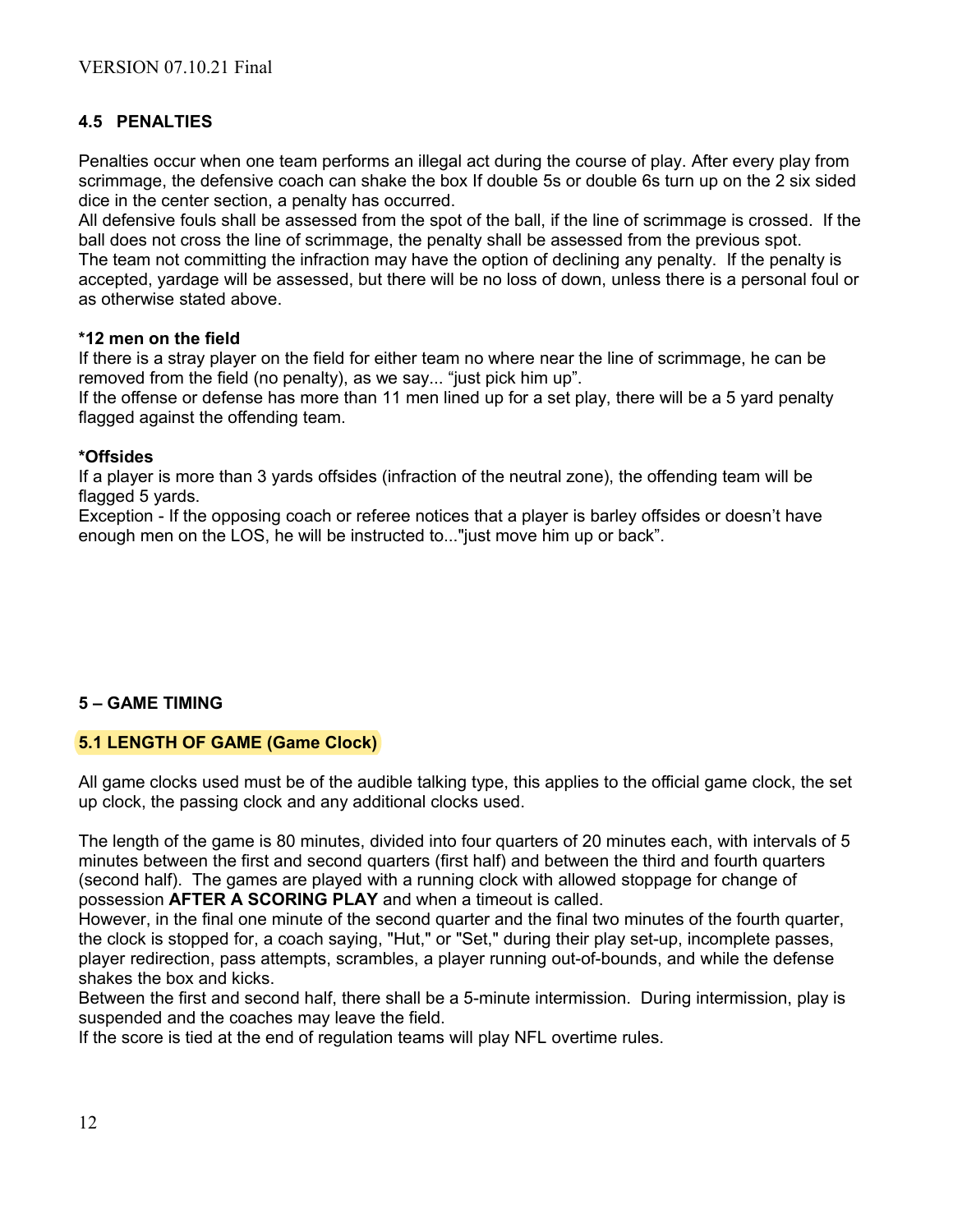# **5.2 SET-UP TIME**

#### **Clocks**

Clocks stop on change of possession

The 35 second clock must be started after separation on every play (not fair to the coaches when the game clock runs when there is a delay on starting the 35 second clock.

If adjustments take too long (QB scramble, after a completed pass, or long run etc…) coach must be given a 10 second countdown.

If coaches continuously take more than 10 seconds to adjust, the board can be turned on at the refs discretion (in critical situations, just stop the clock).

In between every change of possession and score both sides will be given 35 seconds to swap their players out, once that time period expires there will be a standard play clock for set up, 35 seconds for offense and 45 seconds for defense, then play commences.

In between every play from scrimmage, the offense will have 35 seconds to set their men, and the defense shall have 45 seconds.

Once 35/45-second clock has expired for the offense or defense, coaches may not continue to touch and set up their men. If they do not have enough men on the field, the coach may elect to take a time out. If a team has too many men on the field, the referee shall assess a penalty of 5 yards and replay the down. Once the player with the ball has been identified, no timeout can be called.

The 35/45- second clocks will begin once the teams are separated. Once separated, the 35/45 clocks will begin counting down and the box cannot be shaken for the previous play. The center (kicker if kickoff) must be the first player set.

## **5.3 PASSING DURING FINAL ONE /TWO MINUTES OF EACH HALF**

All incomplete pass attempts in the final one/two minutes of each half and overtime requires an eight (8) second run off of the game clock.

If the pass is complete, no additional time is run off the clock.

## **6 – PLAYERS, SUBSTITUTES, AND EQUIPMENT**

## **6.1 PLAYERS**

The game is to be played by two teams of 11 players each. If a snap or free kick is made while a team has fewer than 11 players on the field the ball is in play and there is no penalty

More than 11 players on the field, ball is in play and there is a five yard penalty, replay the down. All players are allowed for game play from the following recognized manufacturers: Tudor, Miggle, Gameday, Undefeated, 808, Next Level, Megawatz, Electric Gridiron, Pro Line, Issac Cash Creations, ITZ, FootballFigures.com, SIW, EKickoff, Buzzball, and Wellington Innovations, custom poses created from any of the listed figures as well as figures created by individuals. The figures listed above can be manipulated to create custom poses providing they are not disproportionate to the figure.

The following quarterbacks and kickers used for throwing and kicking are allowed: TTQB, Gameday, 808, and Next Level. They are allowed to be modified using two-part epoxy and glue. However, other items such as braces, springs that are NOT attached to the figure by its respective manufacturer is prohibited.

All questionable figures will have their eligibility decided by the Commissioner/BOD, said questionable figures will not be eligible for game play until the ruling is rendered.

Stationary referees are allowed for marking drop back distance for a QB. In the event that a QB runs into a referee, the board is turned off and passed from that point provided the QB is not sacked. The referees may be used to spot players when adjustments must be made during game play.

The maximum height allowed to the tallest point of a figure, measuring on the base from field level to the tallest point can be no more than 1 13/16".

The maximum allowable width of a figure's arms can be no more than 1 1/16" across from tip to tip.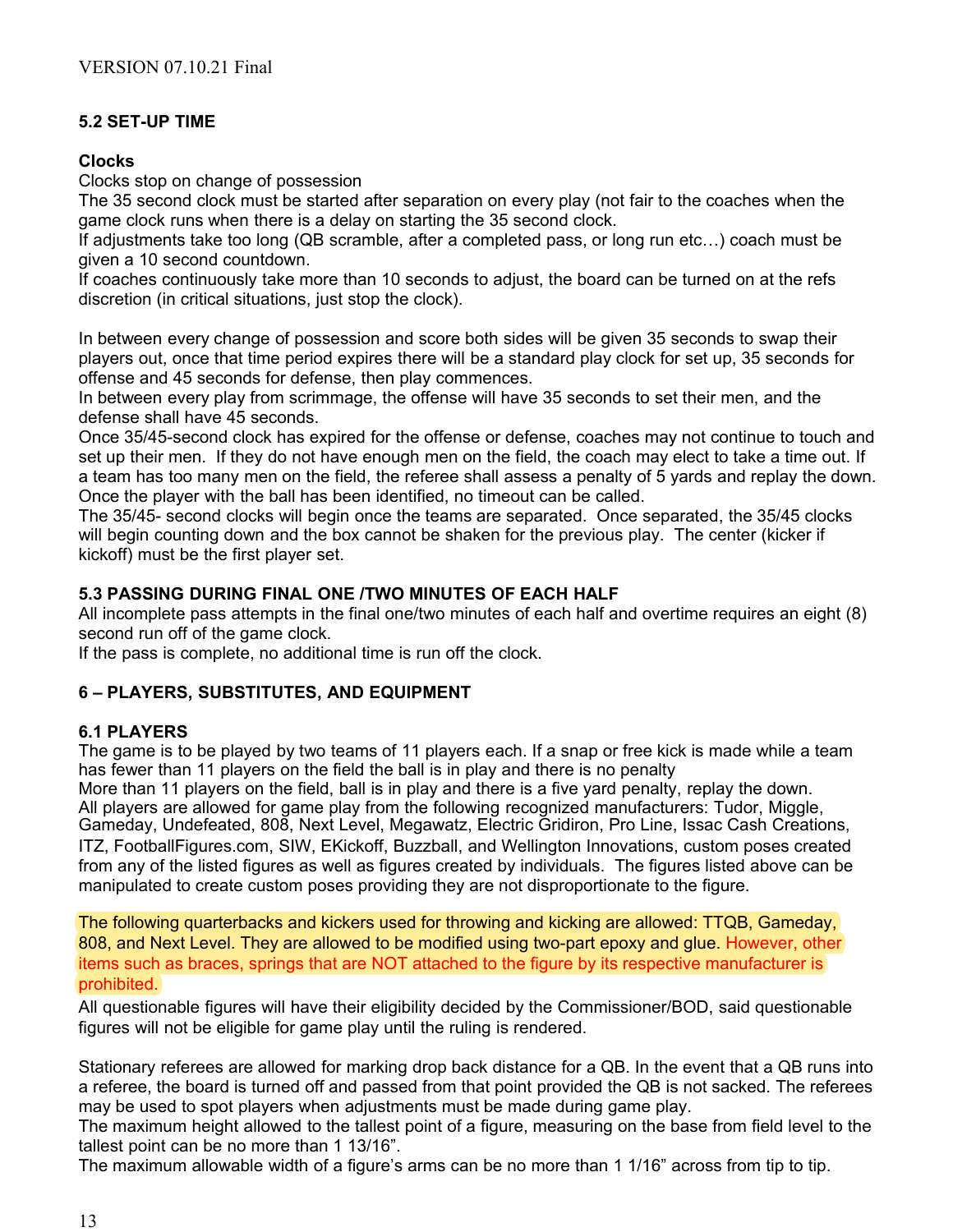## **6.1 PLAYERS - continued**

Any figure that an opposing coach finds questionable can be brought to the Commissioner/BOD's attention for examination and review. The Commissioner/BOD will determine the legality of said figure. The fact that the figure may have been used in previous games where no coach objected will not weigh in on the decision once it has been called to the Commissioner/BOD's attention.

The TTQB/TDQ can be no taller than  $2\frac{1}{2}$ " including base. The TDQ figure by G-Force is allowed for game play. A minimal amount of tape is allowed on the front of the TTQB/TDQ base to prevent slippage. The tape can be applied top to bottom or left to right on the front of the base, the exception being the first run Miggle Proline boat/bullet base, on these bases the tape can only be applied in a left to right fashion since these are slightly longer than other bases.

The TTQB/TDQ is not allowed to be mounted on any of the following bases: Coleco, Gorilla or Munro types.

Players must be affixed with numerals to distinguish them.

The players can come in any action pose, providing he has all of the following intact: two arms, two legs, one head, one torso and at least one foot attached the base (no players floating on wires, etc…)

#### **6.1.1 STATIONARY QB**

Stationary quarterbacks must be a standard legal figure on a base (not a TTQB/TDQ). No magnets or any other material that causes the base to adhere to the surface are allowed. If a field consistently knocks the stationary QB and multiple other figures over when turned on it is subject to review by the Commissioner/BOD member and only then may they approve a magnet under the stationary QB to allow completion of the game on the field in question.

#### **6.2 BASES**

Boiled bases and or chemically treated bases are allowed for play.

All bases are allowed, examples: Tudor Games, Miggle Toys, Coleco, SIW, FootballFigures.com, ITZ, & Munroe. Bases may be altered from their original form only where the prongs are concerned, length, width and height cannot be altered and the original shape of the base must be intact.

Bases must remain on the player during the game and cannot be changed unless it is the QB for stationary base changes.

No magnets may be affixed to a base except the place holder figure and in certain instances the stationary QB figure (see rule 6.1.1)

ITZ Unlimited 360 Bases can only be used for mobile quarterbacks.

## **6.3 INSPECTION**

Prior to start of the tourney or game day, both coaches are subject to have their teams inspected and weighed by the referee. The referee or opposing coach will ensure that all players do not exceed 4.0 grams in weight and that they do not exceed set height and width requirements. A scale will be used to weigh each figure.

Any player that is deemed unacceptable, for any reason at any time by the other coach will be offered up for inspection to the referee/Commissioner/BOD for a ruling. This ruling is final for the purpose of playing the game. The challenging coach may appeal to the Commissioner/BOD for a final ruling.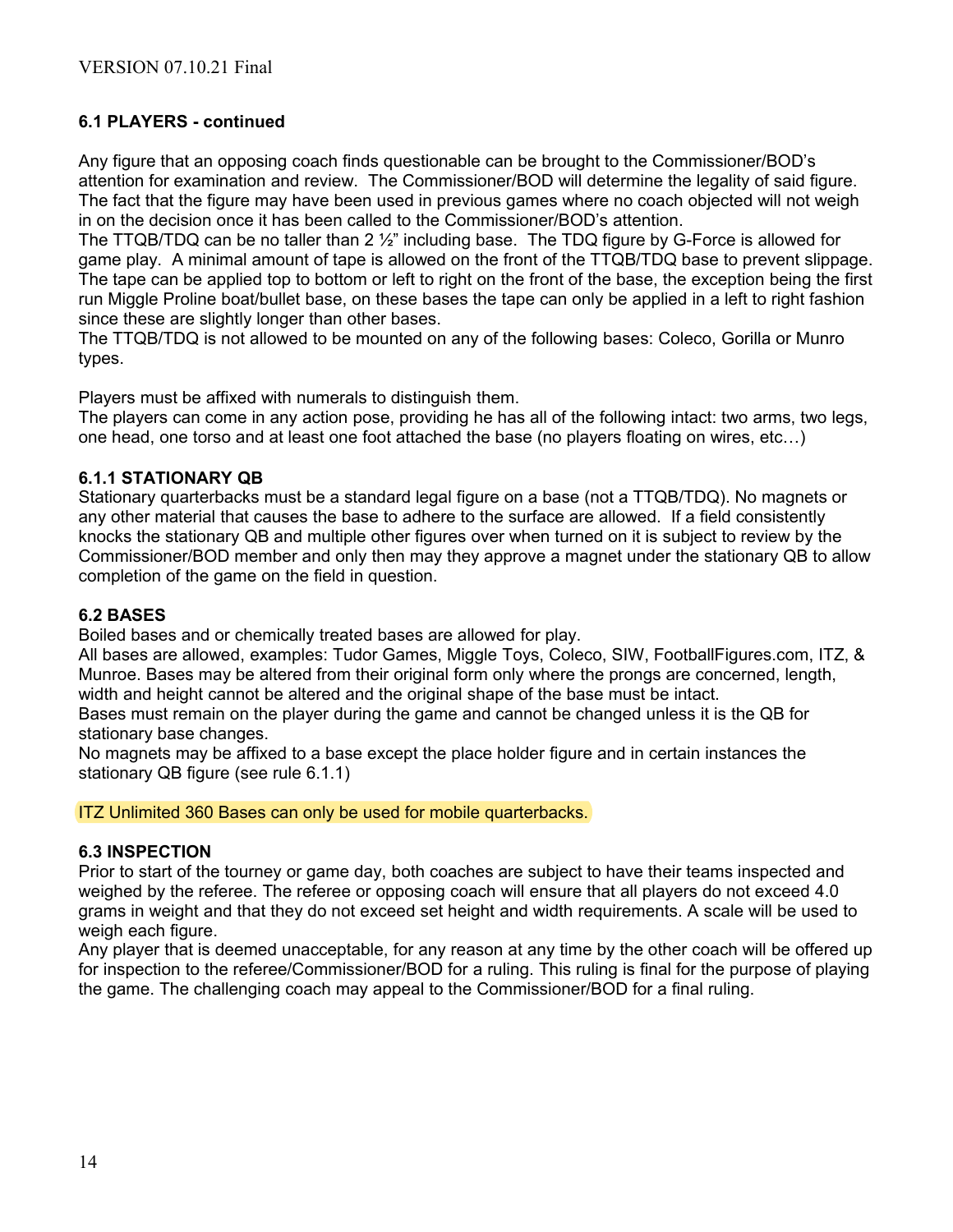# **6.4 FORMATIONS**

There will be seven members of the offensive team set on the line of scrimmage, the outer two being eligible receivers.

No WR/RB/TE can line up more than 5 yards off the line of scrimmage if he is outside of the tackles. The center will be on the line of scrimmage with the guards, tackles, and tight ends one yard behind the center. The arms of the center and guards can be overlapped and their bases may touch with no visible space required. The tackles must be on the same plane as the guards.

There must be a visible space between the base of the guard and the tackle on either side of them. No more pencil lead reference for spacing, THE SPACE MUST BE OBVIOUSLY VISIBLE NO MATTER HOW SMALL IT IS. The LAEFL does not require mandatory line splits, so no one can dictate the size of the gap but there must be a visible gap between these players.

The same spacing rule applies to the gap between the tackle and any tight end as well. Linemen can be spaced up to a maximum of one **ITZ base LENGTH** apart and can be angled if desired. Running backs and the quarterback can be no farther than 15 yards from the line of scrimmage. This distance is measured from the line of scrimmage to the front of the player's base.

#### **6.4.1 STACKING NOT ALLOWED**

OFFENSE – Running backs must be positioned behind the quarterback (front of running back's base must be behind the back of quarterback's base), a minimum of 4 yards behind the offensive linemen. If the quarterback is in a shotgun formation (at least 5 yards behind the back of the center), the running backs can be even with the quarterback. The coach can designate either the RB or QB the ball carrier. DEFENSE - Stacking of defensive players (placing one player directly behind another) is not allowed. If there is a defensive player on the line of scrimmage any player behind him must be separated by a minimum of 4 yards between the players. The only time a player can be closer than 4 yards is when there is no player fully or partially in front of him.

#### **Exceptions:**

Defense is allowed to stack anywhere on the field in 2 yard or less situations

Defense is allowed to stack a player directly behind the nose tackle only, anytime during the game.

## **6.4.2 AUDIBLE**

Audible occurs after the offense/defense are set. At that point, the quarterback must remain behind the center but can be placed in the shotgun mode or move up under center. Both the fullback and tailback can be repositioned in any direction provided they remain within the boundary of the interior line, not to go beyond the tackles. The quarterback must remain at some point behind the center prior to the start of the play. A quarterback can be replaced with another quarterback that has a different base prior to and after an audible. The replacement figure must go in the exact same location and direction as the figure that is removed or it is considered an audible.

After the offensive audible, the defensive team can shift one player to any position on the defensive side of the line of scrimmage.

## **6.4.3 MOTION**

All eligible receivers are able to be put in motion for a total of two moves

- offense motions one WR or RB the defense gets one motion
	- \* offense motions two figures (combination of WR or RB) the defense gets two motions
	- \* the defense never gets more than two motions
	- \* the offense can move both RBs (one on the audible and one on a motion) , the defense then gets two motions, but the offense cannot move the QB after that
	- \* if there is no motion by the offense, he may choose to just audible, then the defense will get one
- audible as well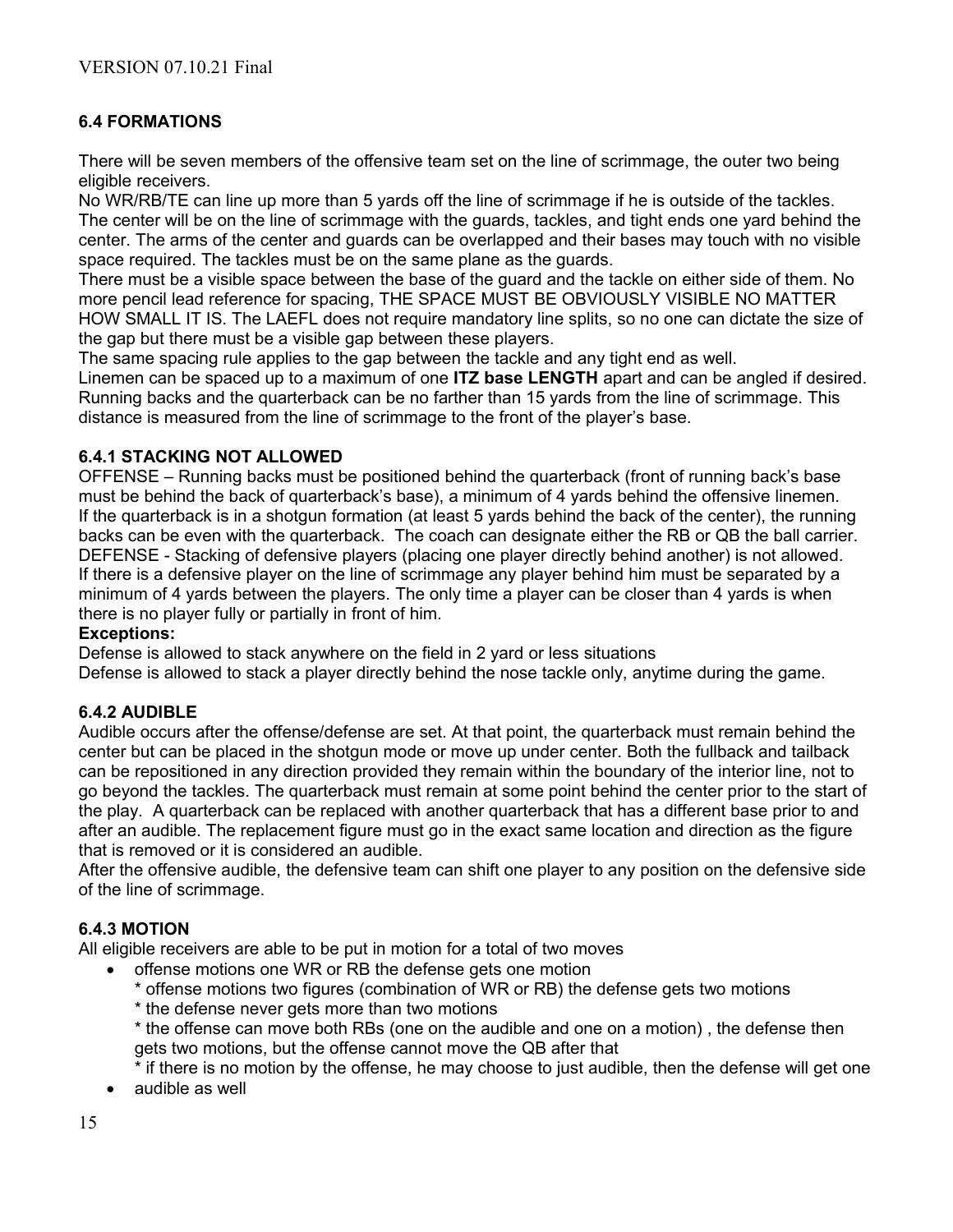#### **6.4.3 MOTION - continued**

\* all offensive motions and audibles will occur during the same designated ten second time frame \* after the defense has initially set up using their 45 second clock

\* after all audibles/motions and before the snap of the ball the offense must still be in a legal seven man formation or it is an automatic penalty

\* coaches will be given one verbal warning regarding illegal motion and after that you will be handed a 5 yd penalty.

#### **6.5 CONTROL OF THE BOARD**

The offensive coach will have control of the switch if he calls a pass. If a run is called, the defensive coach operates the switch. Wherever players stop after the switch is turned off is where the play is blown dead. An offensive coach can say, "stop" if a runner turns toward his own goal. Forward progress is given to the point where stop was said.

#### **6.6 COACHES**

There can only be one coach per team, dual coaches are only allowed in designated games Bystanders or referees cannot interfere with a game being played by offering suggestions, tips, strategy or advice to either coach. In the event they do, the down will be replayed.

#### **7 – Play from Scrimmage**

#### **7.1 Position of the Players at the Snap**

There is no foul if a coach drops a player on the board causing the players to move offside. The clock stops and coaches will readjust their men into their original position. After adjustment the clock starts. If an offensive coach substitutes a player with another who is not designated as a position that would make that player an eligible receiver and does not notify the coach of such eligibility, it will be considered an illegal substitution and a 5 yard penalty and down remains the same.

The offensive and defensive team will have 35 and 45 seconds respectively to set up their formations from the time the teams are separated. The center must be the first player set after players are separated from the previous play

After the 45-second clock has expired (or both teams finish setting up), and declare they are set, and there is no audible by the offense, the offensive coach will declare the number of the individual who will carry the ball. If an audible is not called, the defense cannot make any further adjustments, unless time out is called. Once the player to have the ball has been identified, no timeout can be called.

#### **7.1.1 Hurry-up offense**

In the event the offense chooses to run a hurry-up offense any time during the course of the game and announces, "HUT", the defense will have 10 seconds to finish setting their team. The defense may call timeout during their 10 second set up period. After both are set, neither team can call timeout. The offense is not allowed an audible or replacement of the quarterback after announcing "HUT".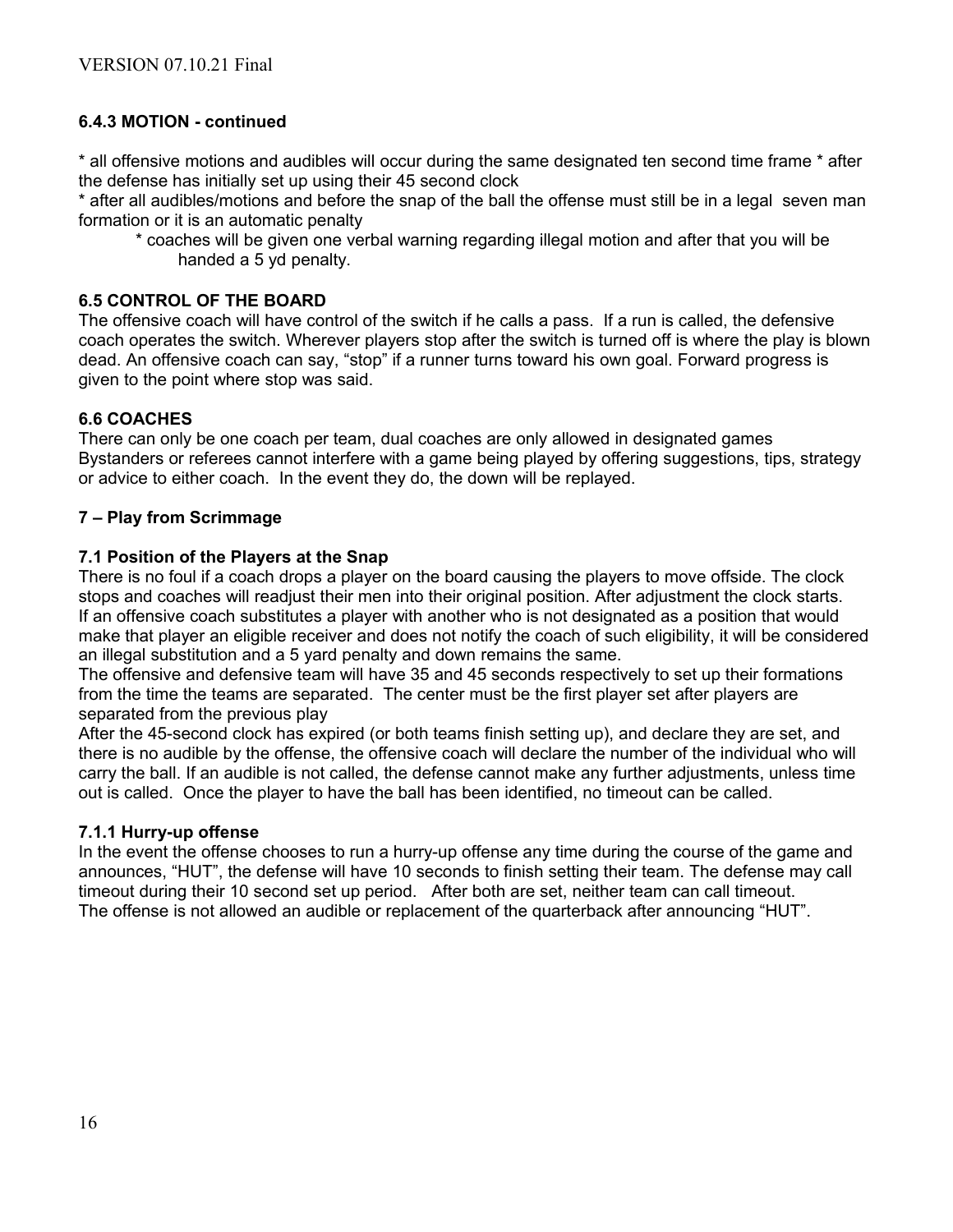# **7.2 PLAY FROM SCRIMMAGE**

Once a ball carrier advances 10 yards beyond the line of scrimmage and remains untouched by the defense, the defense may stop the board only once and adjust all unengaged players on the ball carrier. Once a pass is completed, the defense may redirect all of their unengaged players towards the ball carrier prior to restarting the board.

The offensive coach will only operate the switch in the event of a pass or scramble. The defensive coach will operate the switch for all run plays, and the referee will operate the switch as required for all kicking plays.

A pitch may be accomplished by using the TTQB. If complete, the defense may adjust all unengaged players. If incomplete and the receiver is not forward of the QB, it is a fumble. The offense and defense may redirect all unengaged players on the spot of the ball or wherever it finally lands. The first player's base to touch the ball will recover the fumble. The referee will control the switch for a fumble. Adjusting unengaged players – When a player is adjusted after a run, completion, or on a kick off, he is only allowed to pivot or rotate about the center point of his base. In the event that he is "trapped" by other players impeding his movement, he can be lifted up to face the opposite direction. If he is out of bounds, the back of his base can be placed on the in-bounds line. Magnetic referee figures can be used to mark the spot of the player if it is trapped so to assure when figure is rotated and put back down it is in the same spot.

#### **7.3 ELIGIBLE RECEIVERS**

Eligible receivers are numbered 1 - 49 and  $80 - 89$ . Those who are numbered 50 - 79 and  $90 - 99$  are considered ineligible receivers, but may become eligible by notifying the referee and opposing coach and then lining the player up in an eligible position. Eligible positions are RB, WR, and TE. Number 00 may be either depending upon his position.

#### **7.4 SACKS**

The quarterback may drop back no farther than fifteen yards behind the line of scrimmage. If his base completely exceeds the 15-yard distance from the line of scrimmage, it is considered a coverage sack and the quarterback may not throw a pass. He is considered down at that point.

A sack is considered when any part of a defensive player's base touches any part of the quarterback's base, behind the line of scrimmage

#### **7.5 PASS DEFLECTIONS**

If a pass first hits any defensive player whose base is in any way out of bounds, the pass is a deflection. If a pass is short of both the receiver and defender, this is considered a pass defended and incomplete. If a pass hits any ineligible offensive lineman first, the pass is incomplete and the down advances. If the pass hits an offensive intended receiver first and then hits or lands on any other player, the pass is

considered caught by the intended receiver.

**7.5.1 BATTED DOWN PASS -** Any player engaged with an offensive lineman can not intercept a pass, the pass will be considered a batted down ball.

If the pass hits a defensive player first (other than an engaged defensive lineman), and then hits or lands on any other player, the pass is intercepted by the first player hit.

If the pass hits an engaged defensive lineman at the line of scrimmage, it is a defended pass or batted down. It is not an interception.

If the pass hits an eligible receiver, but not the intended receiver, the ball is complete, but down at the spot of the receiver who caught the ball.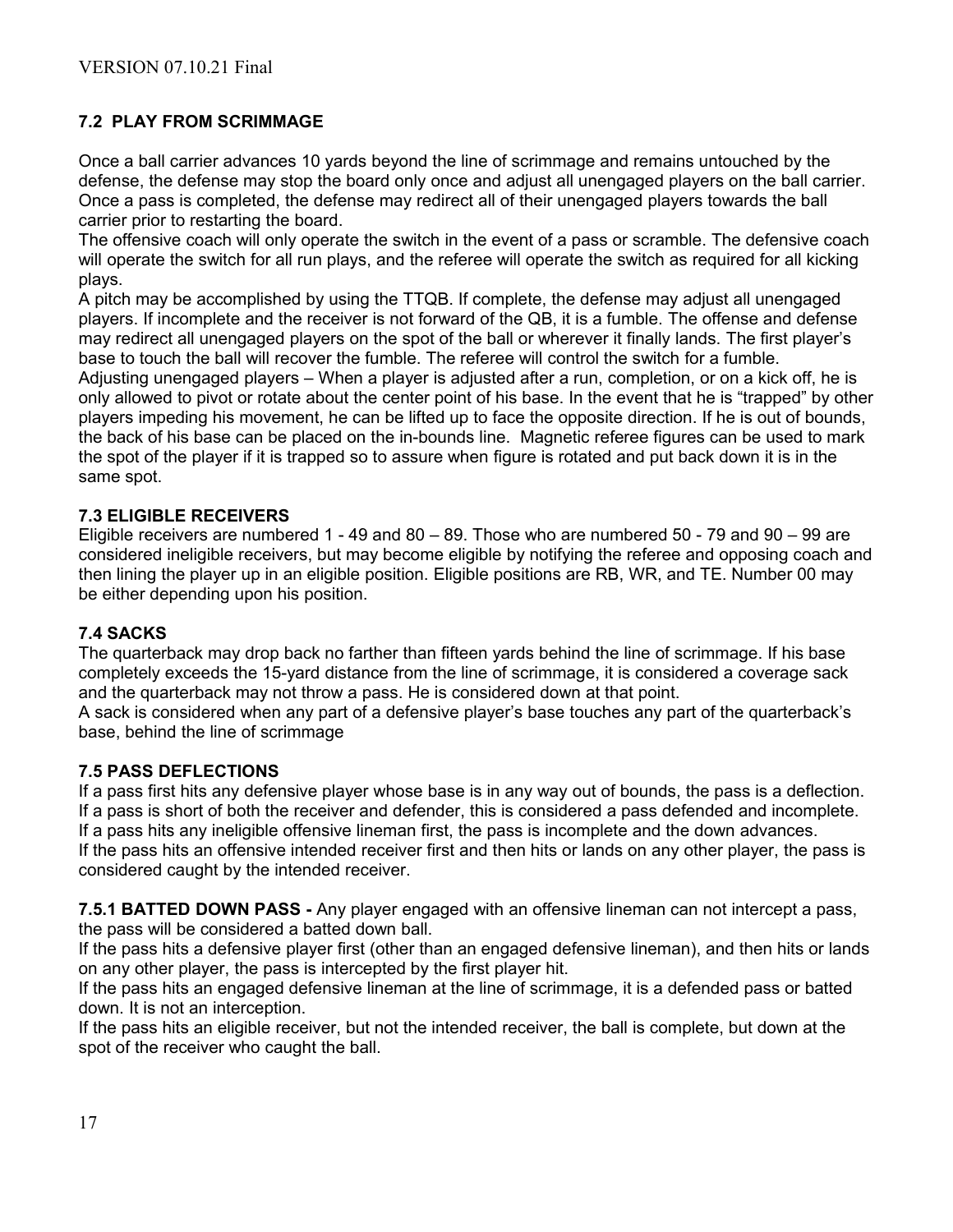# **7.6 INTERCEPTIONS**

If an errant TTQB pass hits a defensive player first, without hitting the ground, this is considered an intercepted pass. All engaged players, (except defensive linemen or any player engaged with an offensive lineman) are eligible to intercept a pass.

After an interception, the defense may then redirect the figure that intercepted the ball. The team intercepted has 10 seconds to redirect any unengaged players on the defensive player who intercepted the ball. After the offense has set their players, the coach that threw the interception will then run the switch. The box can only be shaken once on an interception. If the defensive team does not shake the box before the interception is thrown, then the box can be shaken by the team that threw the interception. Although the offense becomes the defense and vice-versa, the offense will remain the offense, & the defense will remain the defense as far as the box is concerned, example; the offense throws an INT, the defender is running with the ball and a fumble is shaken and recovered by the offense...the offense (team that threw the interception) would get the ball back.

#### **7.7 QUARTERBACK SCRAMBLE**

**Each coach is allowed one quarterback scramble per possession/drive**, they will not carry over, use them or lose them. It can occur only during a pass play when the offensive coach is in control of the switch. The play develops as a pass play, and when the board is stopped, the twenty- second clock is started. If the offensive coach announces scramble, the twenty-second clock stops. At this time the defensive coach adjusts all unengaged defensive players. The offensive coach can now re-adjust the quarterback in any direction he desires. He may also replace the QB with a player of identical number but with a different base. The board is turned on and develops as a normal pass play. If the board is stopped again to pass, the twenty-second clock is turned back on and the passer only has the remaining amount of time to complete the pass. If time expires before the ball is thrown, he is considered sacked at that point. If the QB crosses the line of scrimmage, the board is turned off and the defensive coach takes control of the switch. If the QB advances 10-yards beyond the line of scrimmage, the defensive coach can stop the board and adjust all unengaged players towards the ball carrier.

In order to avoid the pass rush, a stationary QB or roll out QB is able to be adjusted to continue to run, or look for an open receiver to throw the ball to. The defense is allowed to adjust first, then the QB is adjusted, the board is re-started after the offense decides to run or pass. If the offense decides to run the QB, the switch is handed over to the defense, if the offense decides to continue with a pass, the offense retains possession of the switch. When the board is stopped, the pass clock runs, and the QB must throw the ball before the pass clock expires. If the QB throws a complete pass, the defense can adjust all unengaged players (angle players to make tackle).

## **7.7A SCRAMBLE AND TRICK PLAY CALLING**

Once a scramble or trick play (halfback option/flea flicker) is verbally called by the offense he is required to follow through with the play and that use of said play is crossed out for the coach and considered used. There is no option for an offensive coach to call a scramble or trick play and then brush it off after deciding not to use it. Once the play is called it is considered committed to and must be used.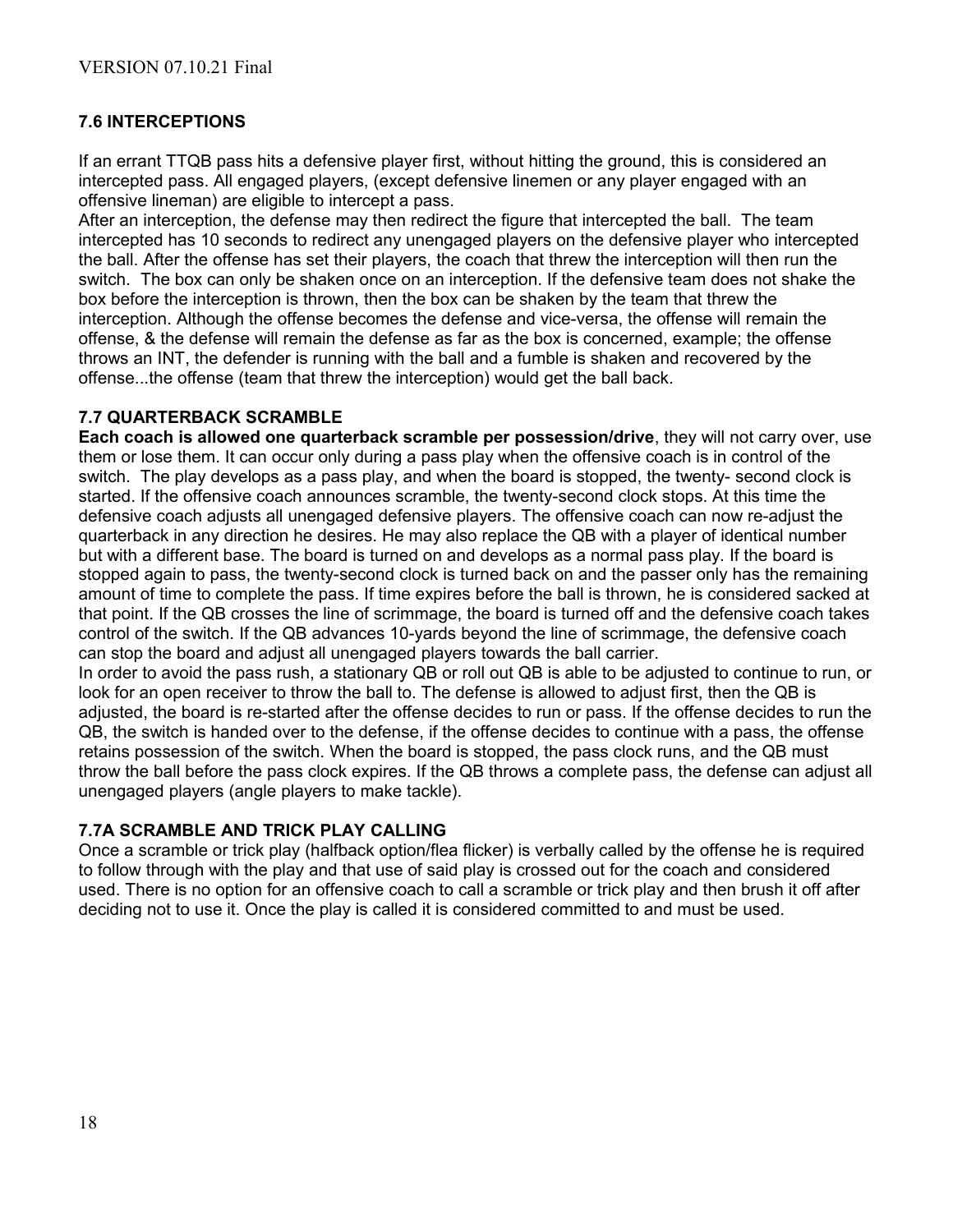# **7.7B HALFBACK OPTION/FLEA FLICKER TRICK PLAYS**

This play(s) can only be used one per each half and you must have a scramble available to use it, as this play will burn up a scramble when called.

You must verbally announce the play right before the snap, as this gives the offense the ability to control the board switch.

No wide receiver options are allowed, only halfback options.

If your designated halfback decides to pass the ball a separate TTQB (or league approved throwing apparatus) bearing the same jersey number of the designated back must be used. You can not execute a halfback pass using your main TTQB.

## **7.8 FOURTH DOWN SITUATIONS**

The offense must punt on fourth down unless they are on or across the 50-yard line or need 4-yards or less for a first down.

**EXCEPTION**: The Offense may try for a 4th down conversion at **ANY POINT OF THE FIELD** as long as they are **TRAILING** or **TIED** with their opponent.

In the second or fourth quarter or in overtime, whether winning or losing, the offense may elect to run 35 seconds off of the game clock (simulating set up time) in order to run the remaining time out, provided that the defense has no timeouts and that the game clock has not stopped during game play i.e., ball out of bounds or incomplete pass.

#### **8 – SPECIAL TEAMS**

Special Teams can consist of mixed jersey colors, both light and dark jerseys are acceptable on special teams.

#### **8.1 KICKOFFS**

The kicking team lines up at their own 30 yard line (considered their line of scrimmage). The receiving team begins their formation at the kicking team's 45 yard line.

The kicking team must align all 11 defenders on the line of scrimmage. The receiving team may only have 5 players on the line of scrimmage. The receiving team's second wave of blockers can be lined up no closer than 10 yards behind their first line of blockers. The receiving team must tell the kicking team which player will be used to return the kickoff.

The kicking team then shakes the box to determine the distance and hang time:

**01 – 05 = out of bounds, possession begins on receiving team 40 yard line 06 – 23 = end zone with 3 seconds down 24 – 41 = 5 yard line with 3 seconds down 42 – 59 = 10 yard line with 2 seconds down 60 – 00 = touchback** 

## *EX: 00 and 0 equals 100, 00 and 6 equals 6*

After determining the yard line that the kick will be returned from, the kicking team decides the spot that the ball will be returned from by placing a stationary figure on or between the hash marks. During the kickoff, the kick returner must remain stationary until time allowed for hang time is complete. The kicking team can say middle of the field or the right or left number for the spot of the kick returner. Should a player from the kicking team hit the intended KR the ball is spotted at the spot of the contact, if the contact is in the end zone the ball is at the 20 yard line.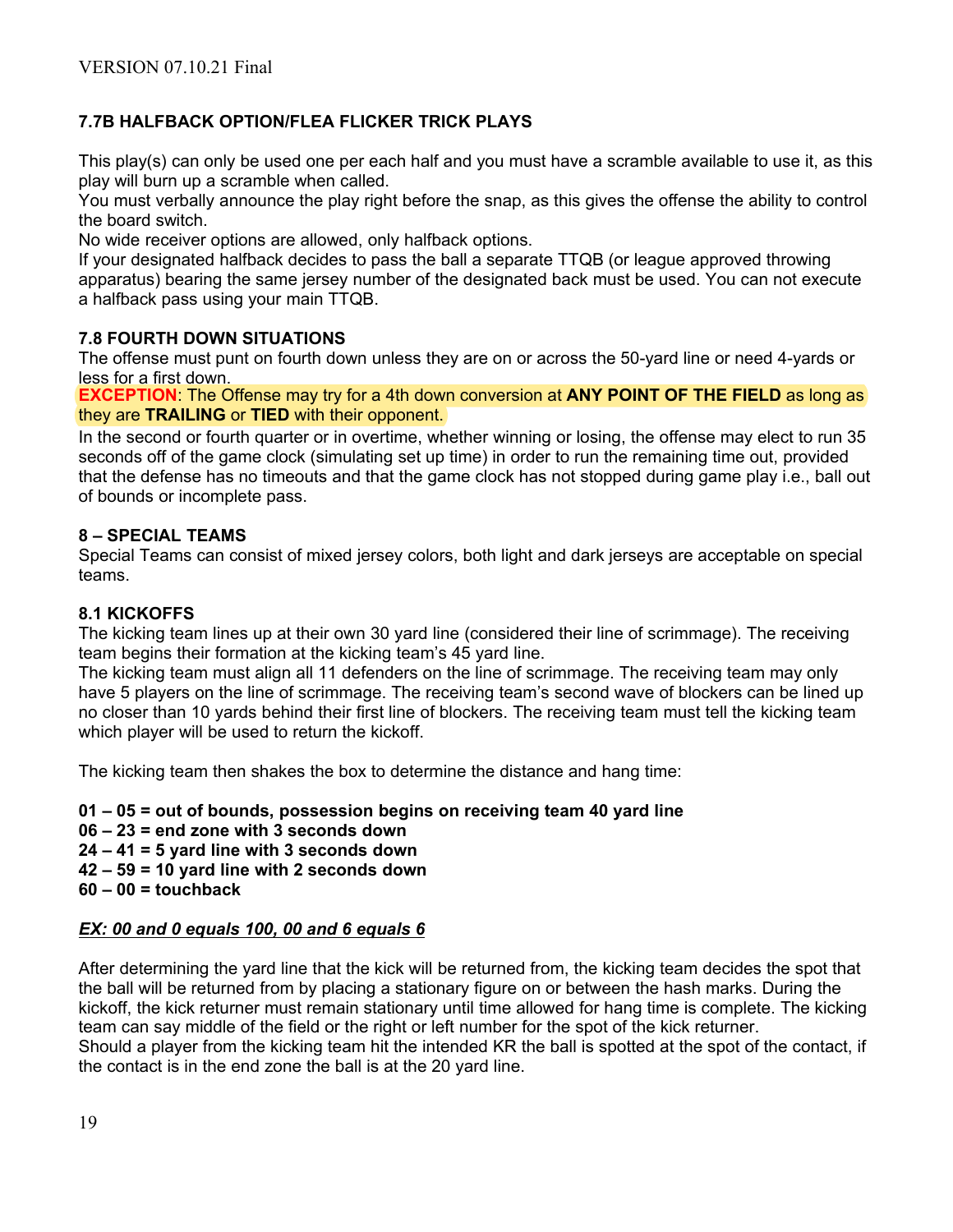# **8.1 KICKOFFS - continued**

Because magnets are not allowed, if the players moved while the board is running and the KR is hit the ball is moved back to the original place of the kickoff return.

After the period for hang time has been run off and the kick is to be returned the receiving team will replace the stationary figure with the actual kick returner. The receiving team will now have 20 seconds to redirect all unengaged players for blocking. The kicking team will then have 20 seconds to adjust any of their unengaged players toward the ball carrier. Once the kicking team has adjusted, the receiving team will aim the kick returner in the direction of their choice and the play will then resume until the kick returner is tackled, runs out-of-bounds or scores.

The board may be stopped for a shake of the box after the ball carrier passes the 20 yard line. The game clock will not start until the receiver begins to run during the kickoff

#### **8.2 ON-SIDE KICKS**

An on-side kick may be attempted in the 3rd or 4th quarter providing the kicking team is behind in the score. The kicking team must inform the receiving team of the on-side kick attempt prior to the placement of figures on the board. If desired, the receiving team may have all 11 players 15-yards from the spot of the kick. A TTQB/TDQ must be used to kick the ball.

If the ball goes at least 10 yards **but does not exceed 25 yards** from the spot of the kick and remains inbounds, the attempt is good. If the ball hits a return team member and bounces back toward the kicking team, the ball is in play. If the ball goes **farther than 25 yards** from the spot of the kick, the closest receiver to the ball will run the ball and the on-side kick attempt has failed. **If the ball is kicked out of bounds, the attempt has failed and receiving teams gets ball on kicking team's 40 yd line. If the kick fails to go 10 yds the attempt has failed and the kicking team gets one more attempt after penalty of 5 yards. If the second attempt fails, the receiving team gets the ball at the 35-yard line.** Once the kick is determined to be a successful on-side kick, there will be no adjustment of any players by either side. The switch will be turned on and the first player to touch the spot of the ball with their base will recover the on-side kick. In the event that no player touches the ball after **3 seconds**, all unengaged players may be directed on the ball and another **3 seconds** is allowed for recovery. Once a ball carrier touches the ball, he is now the ball carrier. The team who did not recover the kick may redirect any unengaged players on the ball carrier. The team who recovered the kick may aim the ball carrier. If no one recovers the ball it goes to the receiving team at the spot when the board is turned off.

## **8.3 PUNTING**

Punts can be attempted on any down but are typically saved for fourth down. Punting must take place on 4th down providing the offense has not crossed the 50-yard line and the offense chooses not to go for a first down (see 7.8). The offensive coach shaking "the box" simulates the punt, and using the total of the two six sided dice in the center compartment (if a 3 and a 6 are rolled it is a 63 yd punt, or a 36 yd punt). The defensive coach takes possession at the point of the punted distance and no return is conducted. **If double 1 comes up and 1or D shows on the single die, it is a blocked punt and the receiving team takes possession at the line of scrimmage. If double 1 and 2 or O shows on single die it is an ll (eleven) yard punt.** . If the ball is punted into the end zone, it is a touch back, and the receiving team will take possession at the twenty-yard line. In the event that a time out or stoppage of play stops the clock before the punt, 4 seconds will be run off the clock.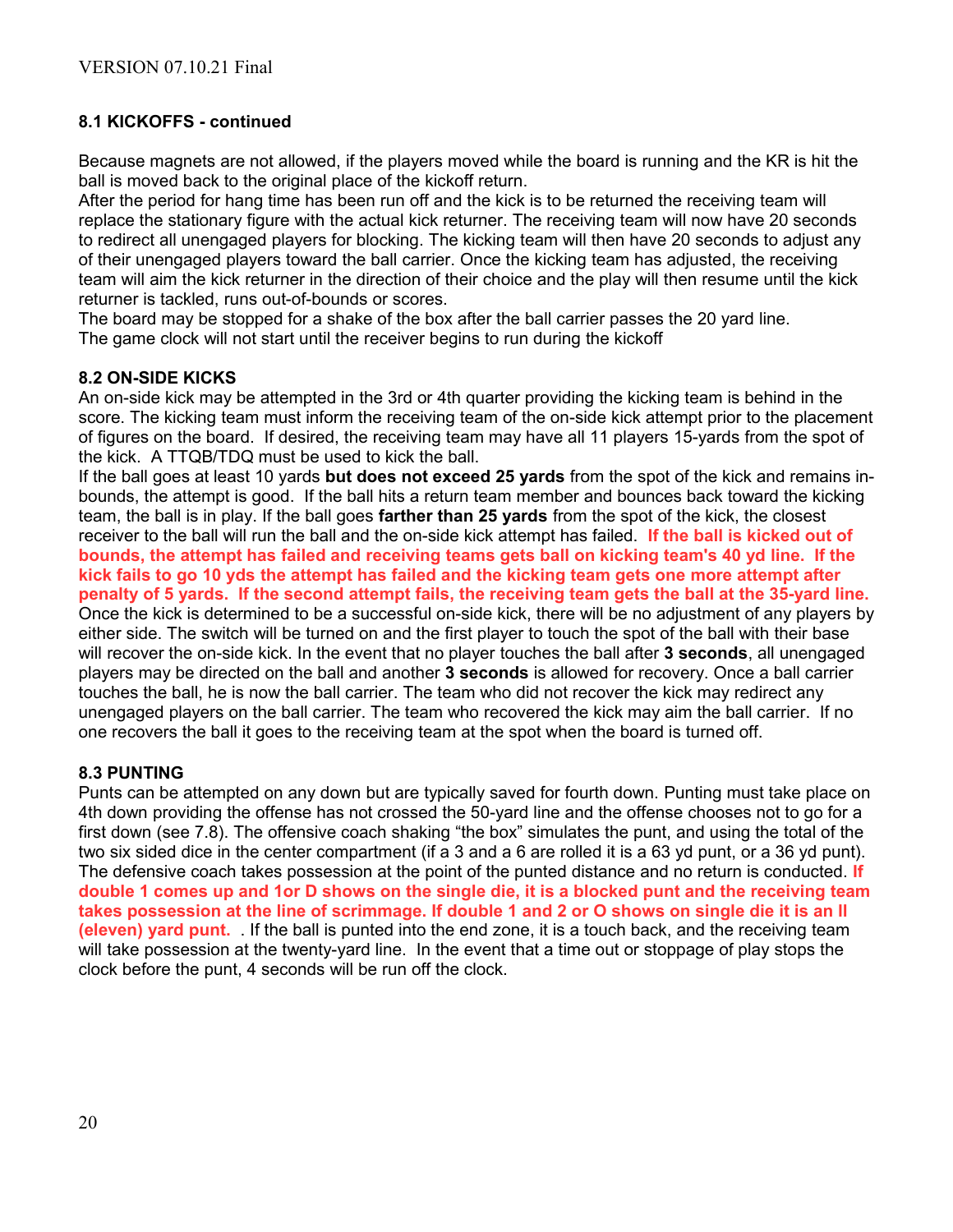# **8.4 FIELD GOALS**

Kicking the ball from the field of play through the plane of the opponent's goal by a place kick from behind the line of scrimmage makes a field goal. **The coach that is attempting the field goal will have control of how long they want to run the board similar to a pass play.**

The maximum amount a field goal may be attempted in the LAEFL is 64 yards (kicking team lines up on opponent's 46 yard line) from the spot of the kicker.

There must be a maximum of 8 yards between the line of scrimmage and the front of the base of the QB/ place holder/kicker and the figure must line up directly behind the center. The QB/place holder/kicker figure may be magnetized to remain stationary.

If the QB/place holder/kicker's base goes completely beyond 64 yards during the time the board is turned on for the rush he is considered sacked and opposing teams takes possession at that spot on the field.

Field goals are treated like any other play from the line of scrimmage. The offense is allowed no more than eleven men on the field, nine of which must be on the line of scrimmage and two of which must be in the backfield. This will be two stationary figures, one that represents the place holder and one the represents the kicker in the backfield. If a run or pass play is decided upon, the stationary figure that is the place holder is the QB, if it is a kick the stationary figure represents the place holder during the one second rush with the second stationary figure representing the kicker. **If the stationary figure falls down and the kicking team has no scramble available he is considered sacked and the field goal has failed.**

If the opposing team makes contact with any figure in the back field during the one second rush time frame, the kick is considered blocked and the opposing team takes possession at the spot of the kick (where kicker is placed on board).

If there is no contact with the placeholder while the board was running, the stationary figure now representing the kicker is removed and replaced by the offensive kicking apparatus and the field goal attempt is executed by the offensive coach. **The offensive coach will have 5 seconds to execute his kick ONCE THE KICKER IS PLACED ON THE FIELD**

In the event the field goal is missed on 4th down. The opposing team will take possession at the spot of the kick (where kicker is placed on board).

If the box is shaken prior to the kick attempt all penalties, fumbles and injuries apply. If the box is shaken after a kick attempt, fumbles do not apply. In the event that a time out or stoppage of play stops the clock before the field goal, 4 seconds will be run off the clock.

## **8.5 FAKE FIELD GOAL**

Since the defense is under no rule to let the offensive player release freely from the line of scrimmage, a fake field goal is permitted.

You must declare that it is a fake before the ball is snapped. After both teams are set the offensive coach calls "fake", after the one second rush time, the offense has to decide if it is going to be a pass play or a run play.

If it is a run play, the QB must run the ball, as he is the figure taking the snap on FG plays and the defense will take the switch. The QB may then be replaced by another QB figure in the same location, the QB figure is the only one that can be replaced and the replacement must have the same jersey number. The board is then turned on, if the QB runs for 10 yards from his original spot at the time of the snap, the board can be stopped by the defense and all unengaged players can be turned towards the ball carrier. The ball carrier will then run until he is tackled, goes out of bounds or crosses the plane into the end zone.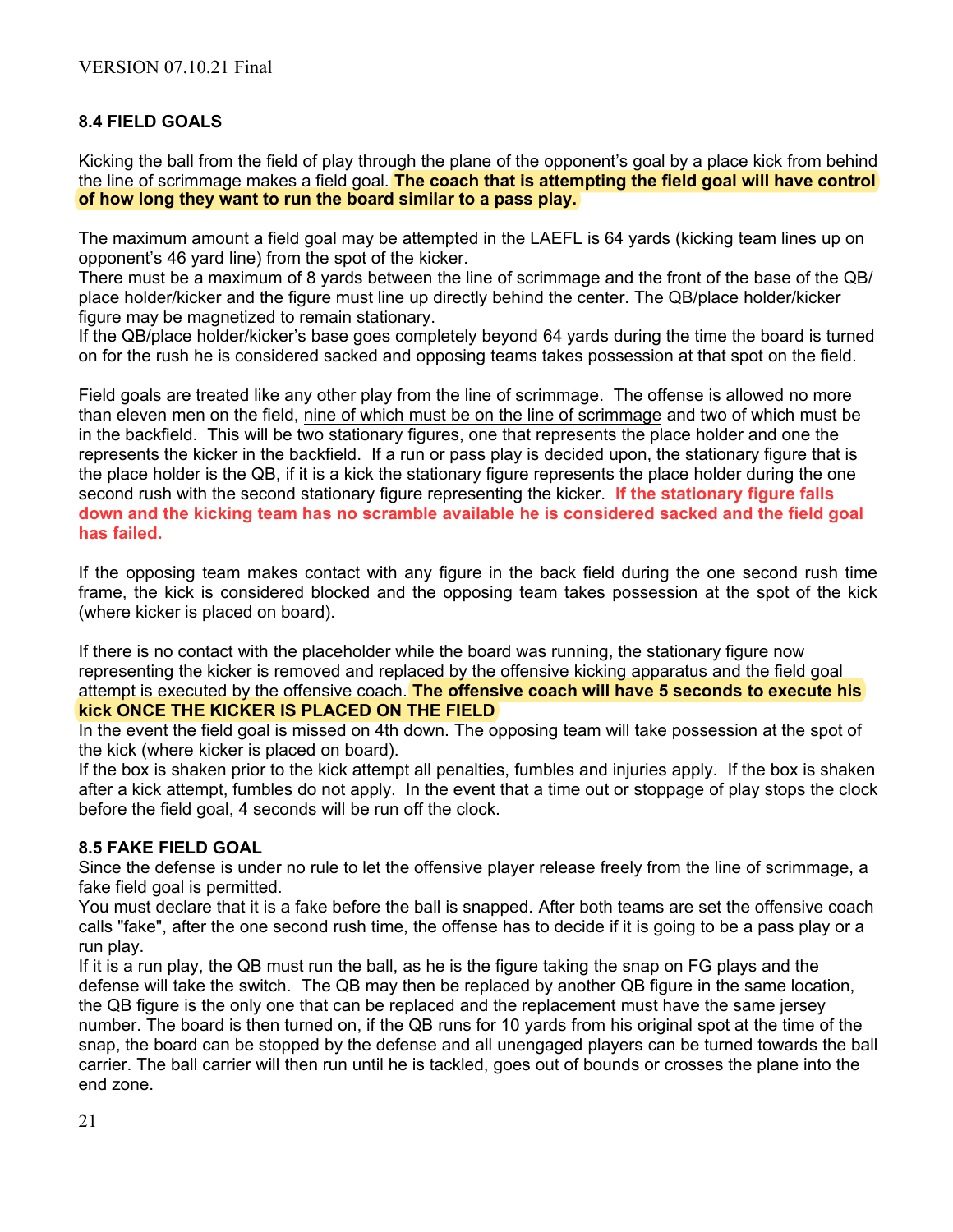# **8.5 FAKE FIELD GOALS - continued**

Should the offense decide to let the kicker run the ball on a fake FG it will actually have to be the kicking apparatus that is on the field (TTQB or similar device) or it be replaced with a kicking apparatus on a mobile base wearing the same jersey number as the original kicker. There will be no other option to replace the running kicker with any figure other than a kicking apparatus on a mobile base. If it is a pass play the offense will keep the switch.

**The only eligible receivers are the two tight ends, the right side tight end and the left side tight end as lined up beside the right and left tackles respectively as well as two additional receivers on the line of scrimmage for a total of four eligible pass receivers.** Tight ends must be on the line of scrimmage and must be verbally identified to the defense as eligible receivers before the play begins. The offense runs the switch during the one second rush time in which to get an eligible receiver open, after that the offense has the usual twenty second pass clock running in which to successfully verbally identify his intended eligible receiver and to actually attempt the pass. If the pass is successful it is then handled as any pass play attempt as far as rules are concerned.

#### **8.6 EXTRA POINT (1 point and 2 point**)

1-Point - The ball is kicked from the 20-yd line and coaches are not required to place their squads on the field. The kicker must be allowed a clear path between him and the goal post. The kick must be attempted within 20 seconds of the touchdown.

2-Point - The ball is placed at the 2-yard line and played with the same rules as typical run or pass attempts.

If the box is shaken prior to a score on a conversion attempt, all penalties, fumbles and injuries apply. If the box is shaken after a score fumbles do not apply.

#### **9.0 TAKE A KNEE**

At the end of the fourth quarter with 0:59 seconds or less on the game clock the offense can take a knee to run the clock out. If the defense has no more time outs left, he is not allowed a shake of the box at this point**.** If there are under 35 seconds remaining in the game the defense is not allowed a shake of the box at all regardless of any time outs still remaining.

#### **10.0 PLAYOFF SEEDINGS**

Once the playoff seeds have been announced any changes prior to the beginning of round one will be automatically placed as the last seed (example: using a 12 seed field- if seeds 5 and 10 drop out the next available seeded team(s) will be added as seed 11 and 12) and all of the original seeds move up. If there are drop outs after round one or further into the playoffs there will be a play-in consisting of previously eliminated teams. These teams will each get one play or a series of plays (to be determined by the Commissioner as time permits) and the winner announced by total yardage gained. The winning team will now be back in the action filling the bracket vacancy. Commissioner/BOD has the right to implement other methods to handle changes. There will not be any teams advancing by default due to an opponent dropping. The opponent will be determined by the play-in as described above.

#### **10.1 THE SHOW**

The LAEFL Championship Game (known as The Show) will be played on a **NEUTRAL FIELD** chosen by the highest remaining seeded coach in the playoffs.

**Conduct, attendance, communication, dedication, board registration and use, etc… will factor into decisions made regarding playoff seeding, ability to play future games and or the capacity of league participation the following season.**